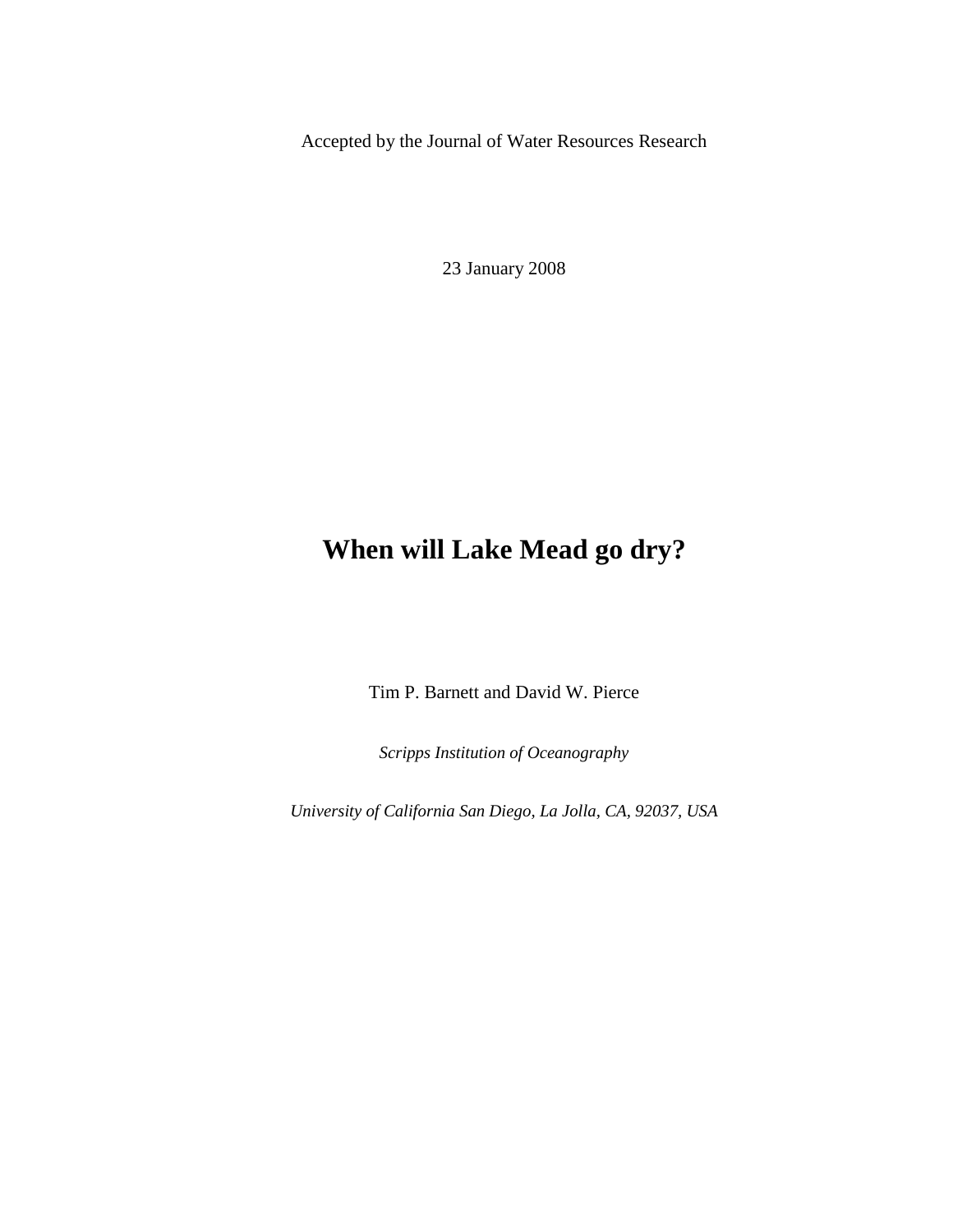## Abstract

A water budget analysis shows that under current conditions there is a 10% chance live storage in Lakes Mead and Powell will be gone by about 2013 and a 50% chance it will be gone by 2021 if no changes in water allocation from the Colorado River system are made. This startling result is driven by climate change associated with global warming, the effects of natural climate variability, and the current operating status of the reservoir system. Minimum power pool levels in both Lakes Mead and Powell will be reached under current conditions by 2017 with probability 50%. While these dates are subject to some uncertainty, they all point to a major and immediate water supply problem on the Colorado system. The solutions to this water shortage problem must be 'time dependent' to match the time varying, human induced decreases in future river flow.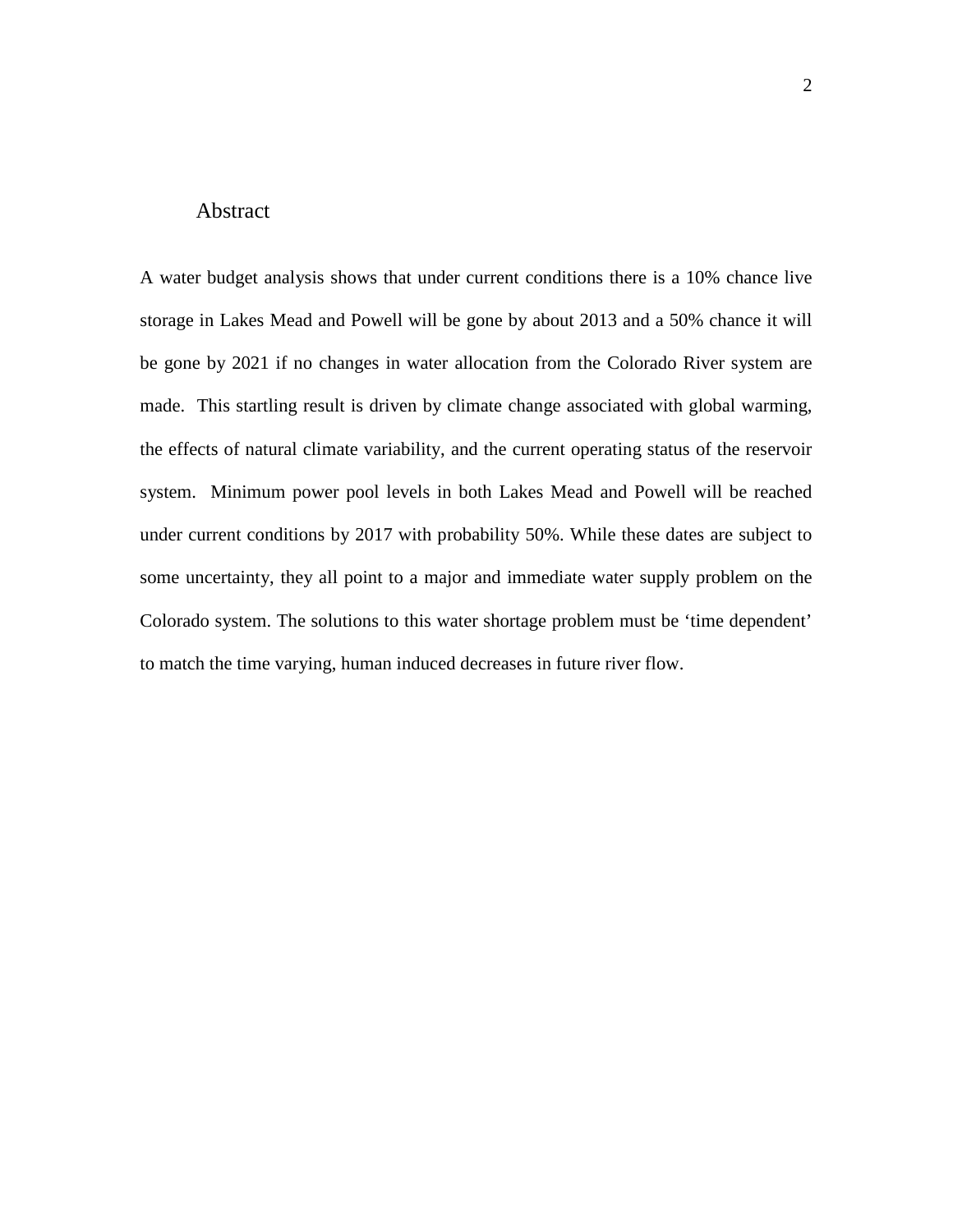#### 1. Introduction

A number of studies over the last 20 years have suggested that there will be a decrease in runoff over the Southwestern United States due to global warming. The decrease will be caused by increasing temperatures and evapo-transpiration and decreasing precipitation. The statistical/empirical studies [*Revelle and Waggoner*, 1983; *Nash and Glick*, 1991, 1993; *Hoerling and Eischeid*, 2006], as well as climate model studies of the last few years [e.g. *Milly et al.,* 2005; *Christensen et al.,* 2004, *Christensen and Lettenmaier*, 2006; *Seager et al.,* 2007] all show a decrease in runoff to the Colorado River (see caveats on climate models below). The estimates of runoff reduction from these studies are remarkably similar, and range between 10-30 percent over the next 30-50 years. The IPCC Working Group II concludes there will be a 10-30% run off reduction over some dry regions at mid-latitudes during the next 50 years with very high confidence [*Adger et al.,* 2007]. Current naturalized flow in the Colorado River is on the order of 15 million acre feet (maf) per year measured at Lees Ferry (Fig. 1), so these decreases will ultimately result in a runoff reduction of 1.5-4.5 maf/yr from current levels, which we assume leads to similar reductions in Colorado River flow.

The Colorado River is quite literally the life's blood of today's modern southwest society and economy. Given the agreement about both size and timing of runoff reduction, it is important to examine what it will mean to the people of the southwest and, especially, when they might expect water shortage problems to appear. In its recent report on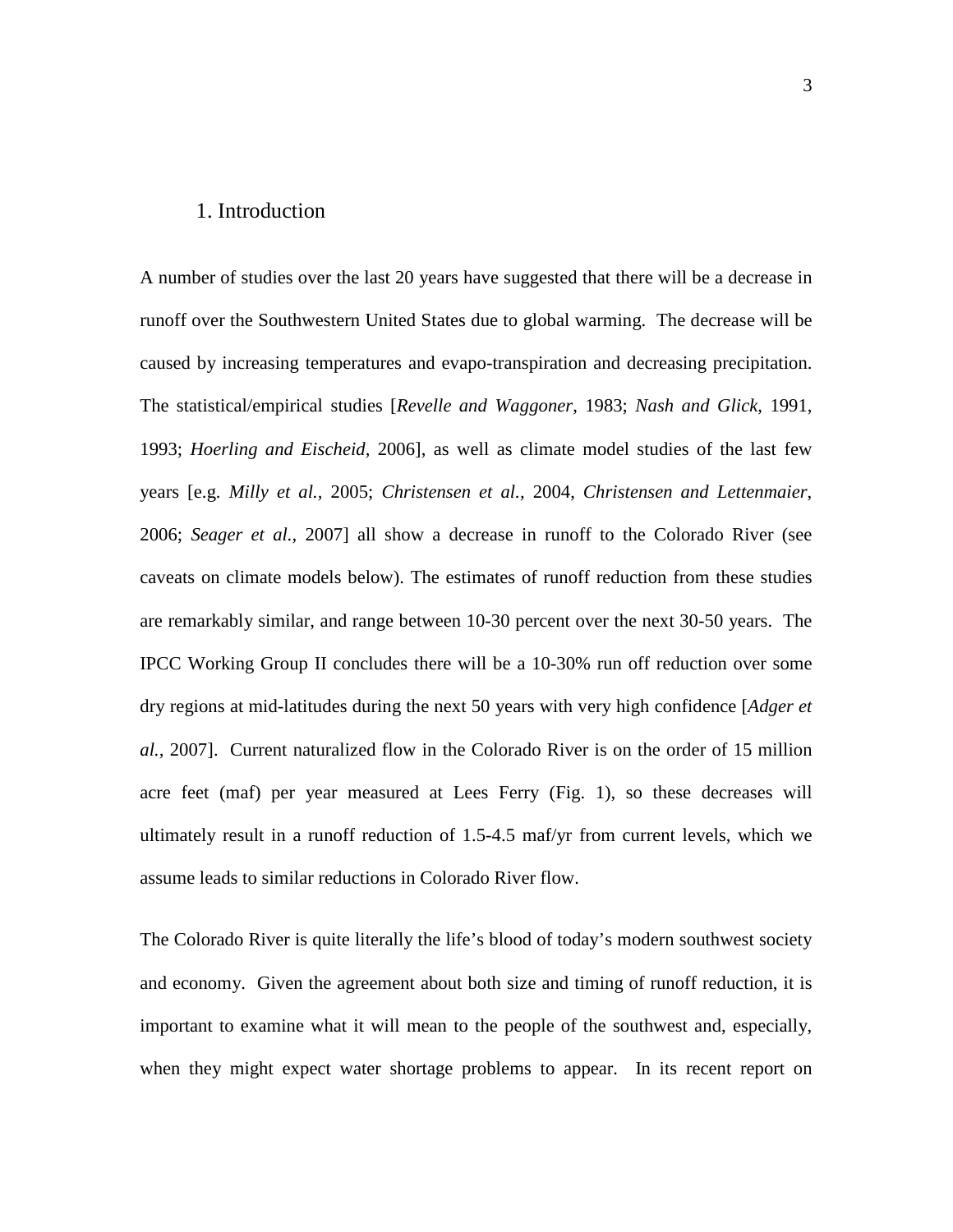Colorado River Basin water management, the National Academy of Sciences [*NAS* 2007] notes future potential problems with availability of water in the regions. It calls for a comprehensive analysis of water needs and uses in the region, but provides no analysis of the timing or magnitude of potential problems. *Hoerling and Eischeid* [2006] suggest water availability could soon fall below critical levels but offer no temporal details. *McCabe and Wolock* [2007] estimate climate changes will increase chances of failure to meet water allocation requirements of the Colorado Covenant, but their methods preclude estimates of just when this might happen.

Our intent is to make a first estimate of when and how the human-induced reduced runoff will impact people. We simplistically state the question as '*when will Lake Mead go dry?'* assuming there are no changes in water management strategies and sector-specific consumptive use. By 'going dry', we mean when the live storage (the reservoir space from which water can be evacuated by gravity) in Lakes Mead and Powell becomes exhausted (Fig. 2 summarizes the various storage levels in the Lakes). As we shall see below, the answer is both startling and alarming.

It is obvious that once long-term outflow exceeds inflow the system is doomed to run dry. One of our purposes in this work is to point out that currently scheduled depletions (loss of water from consumptive use), along with water losses due to evaporation/infiltration and reduction in runoff due to climate change, have pushed the system into a negative net inflow regime that is not sustainable. Another purpose is to demonstrate how natural variability, i.e. the chance of getting strings of dry years consistent with the historical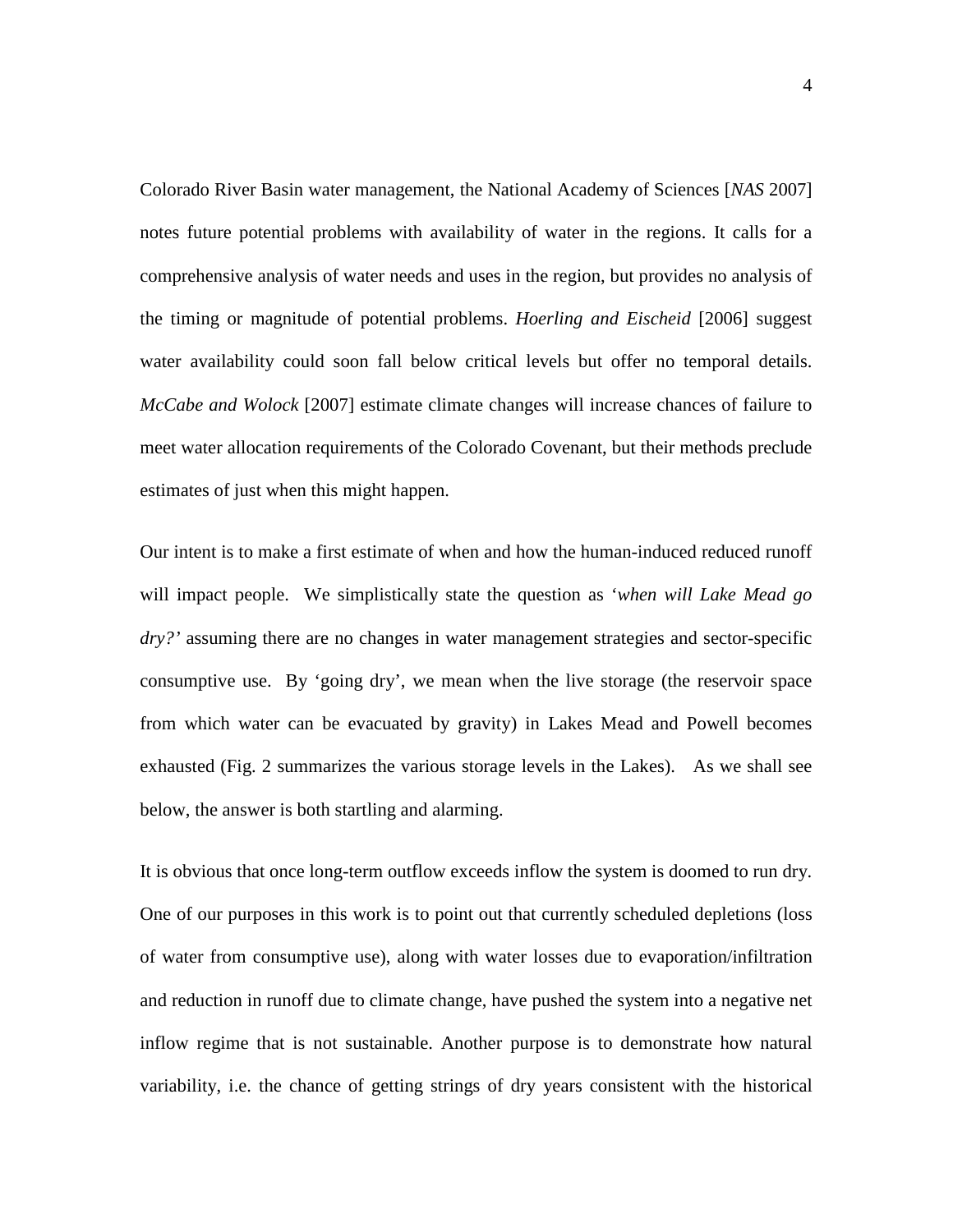record, makes the system likely to run dry even with positive net inflow. When expected changes due to global warming are included as well, currently scheduled depletions are simply not sustainable.

## 2. Methods

#### *2.1 Water Balance Model*

The method is a simple water balance approach that keeps track of water going into and out of the major reservoirs in the Colorado River System. The initial condition for our study (Fig. 2) is the amount of water currently in live storage in the Lake Mead/Lake Powell system (25.7 maf above the dead pool as of June, 2007; USBR web page). We consider the two reservoirs as a single storage unit, consistent with the US Bureau of Reclamation (USBR) plan to manage them jointly [*USBR* 2007]. We assume 'perfect' management so that the amount of storage in each reservoir above dead pool is manipulated to keep the storage levels approximately the same in both reservoirs (see caveats). The naturalized flow of the Colorado River at Lee's Ferry is 15 maf/yr over the period 1906-2005 [*USBR* web page, http://www.usbr.gov/lc/region/g4000/NaturalFlow/current.html, accessed 10 Jan 2008], so we use this as a working number, although based on tree ring reconstructions it is probably too high [*NAS* 2007], and does not reflect the drought of the last seven years (see caveats).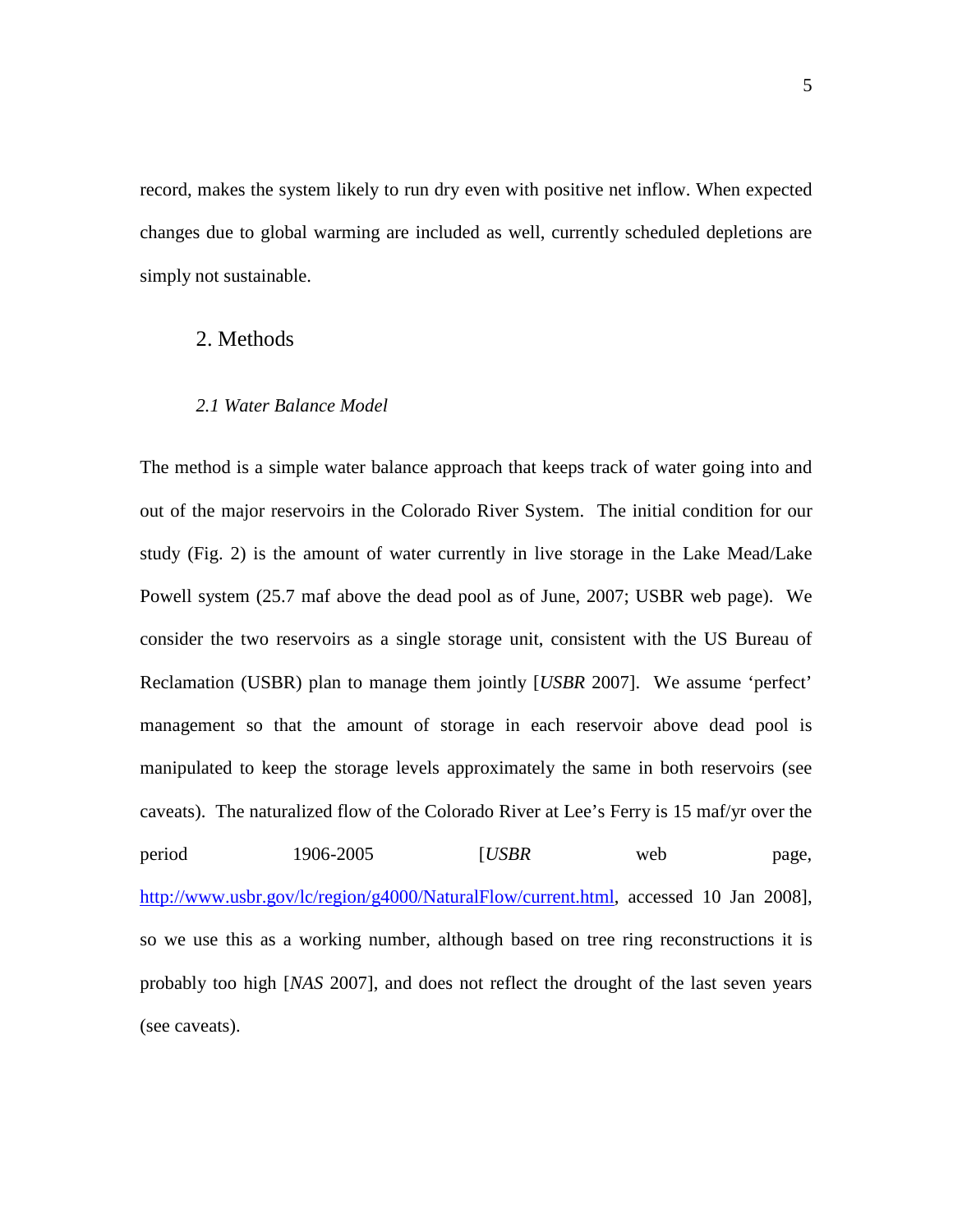Today the Colorado system is, for all intents and purposes, fully subscribed (see below) so any additional consumptive use in the Upper Basin as now contemplated (Fig. 3), or reduced runoff into the River due to climate change, must be covered by existing storage. We consider human-induced reductions in runoff of 10 to 30%, in accordance with estimates from global climate models and statistical analysis, and take these reductions to be linear in time over the next 50 years (i.e., runoff slowly decreases until it reaches a total reduction of, say, 10% below current levels in 2057). We first do a simple deterministic analysis that does not include the complicating factors of runoff variability, evaporation, and infiltration, in order to more clearly isolate the effect of human induced climate change on the reservoirs. We then do a probabilistic analysis of the likelihood of the reservoir storage becoming exhausted, using monte carlo simulations with a water budget model, and allowing for evaporation and infiltration as well as the stochastic nature of the river flow itself.

We tested the water budget model by comparing it to the results obtained by *Harding et al.* [1995], who modeled a "severe sustained drought" episode on the Colorado River using a sophisticated river network model based on an enhanced version of USBR's Colorado River model, CRSS. The results (Fig. 4) show the simulated, combined storage from *Harding et al*. [1995] versus that from the water budget analysis used here. The differences are due principally to our neglect of smaller storage units within the Colorado System. At any rate, the agreement suggests the method is adequate to address the largescale water budget issues considered here.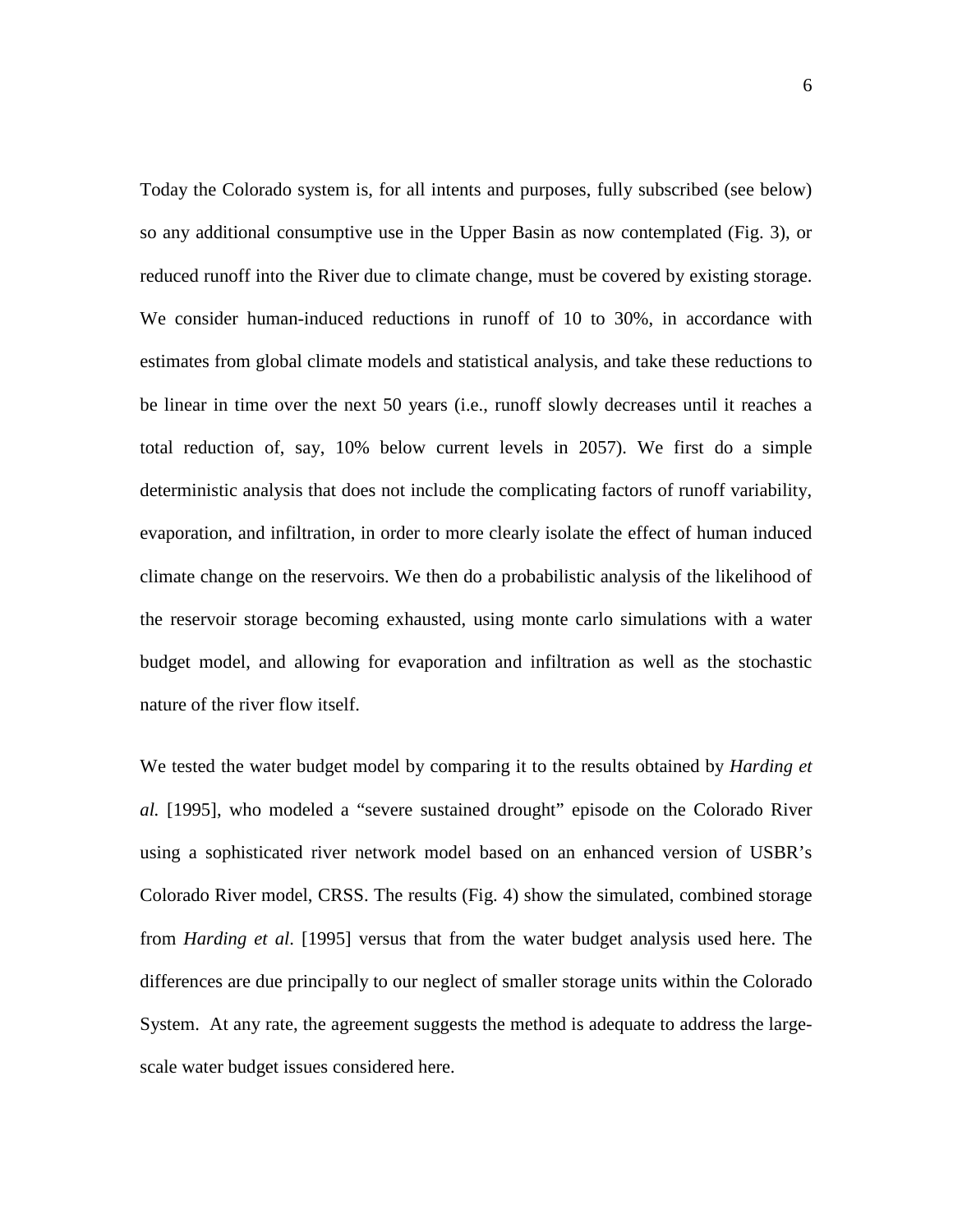We tried three different methods to generate synthetic time series of Colorado River flow consistent with the historical record (Appendix A), including a simple first-order autoregressive (AR-1) approximation, fractional Gaussian noise (fGn), and a new Fourier-based technique described in the Appendix. Overall, our results are robust with respect to the method used, as the water budget effects are large compared to differences in detail of the synthetic flows. The plots shown here are made using fGn, since the more familiar index sequential method (ISM) does not correctly sample variability consistent with the historical record (see Appendix A). Synthetic time series generated with fGn also exhibit long term persistence, which has been shown to be important for correctly simulating the statistics of hydrological processes (e.g., *Phatarfod* [1989], *Pelletier and Turcotte* [1997], *Wang et al.* [2007], *Koutsoyiannis and Montanari* [2007]).

## *2.2 Future depletions*

Future depletions are taken from published USBR schedules (appendices C and D of USBR, 2007) over the period 2008-2060. In Fig. 3 these are compared to historical water use (obtained from http://www.usbr.gov/lc/region/g4000/uses.html, accessed 14 November 2007). Total scheduled depletions rise from 13.5 maf/yr in 2008 to 14.1 maf/yr by 2030. We also include in the monte carlo results water loss due to evaporation and changes due to infiltration (in 2006, evaporation was 0.894 and 0.516 maf/yr for lakes Mead and Powell, respectively, while infiltration was -0.312 and +0.005 maf/yr; Nan Yoder, USBR, personal communication, 2007). Although the amount of evaporation and infiltration change with lake level, possibly providing a negative feedback as the lake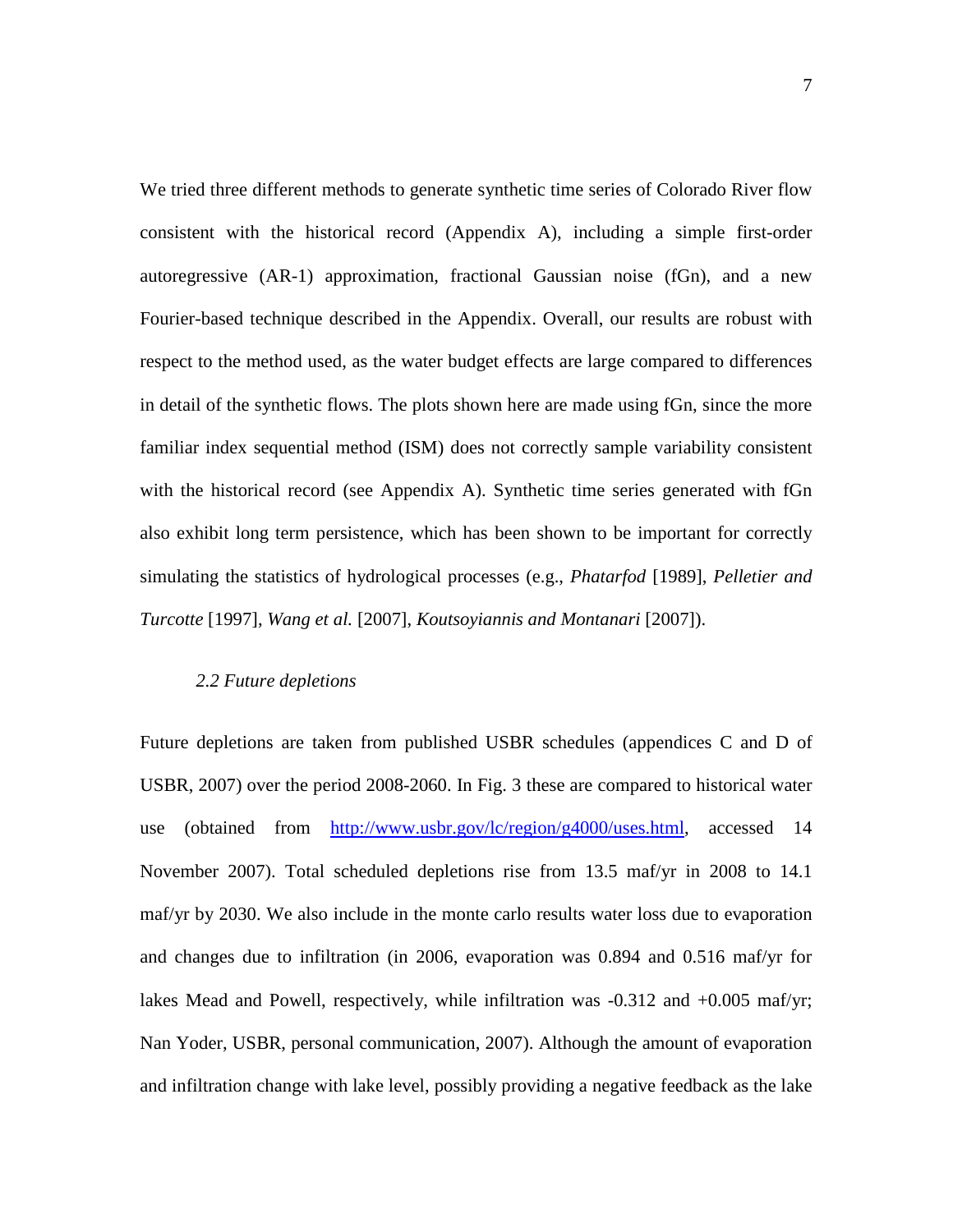area shrinks, evaporation is also likely to increase in the future as temperatures warm, and infiltration is a second order quantity compared to the other mechanisms included here. Accordingly, in this work we have simply kept the value of evaporation/infiltration constant at -1.7 maf/yr. As a sensitivity test, we tried scaling evaporation with Lake surface area, and found it made little difference to our results; human-induced reductions in runoff overwhelm the Lake surface area-dependent changes in evaporation.

## 3. Results

In Section 3.1 we begin with deterministic estimates of when the live storage will be depleted by global warming-driven runoff reductions alone, without the outside impacts of evaporation and natural variability in the river flow. This approach is simplistic but gives an immediate feel for the scope of the climate change problem and how it relates to reservoir storage. In Section 3.2 we then extend the analysis to more realistic, probabilistic estimates of the same quantities but allowing for the additional impacts of natural climate variability on runoff, as well as the effects of evaporation and infiltration. A summary of the factors included in each calculation is shown in Table 1.

#### *3.1 Deterministic Estimates*

 The above noted climate models and statistical studies projected decreases in runoff that can be used to compute the future decline in river flow in maf, year by year. We start by assuming a current steady state where inflow to the reservoirs is equal to their discharge. In reality the Lake Mead is currently being overdrafted by about 1 maf (Lebonde and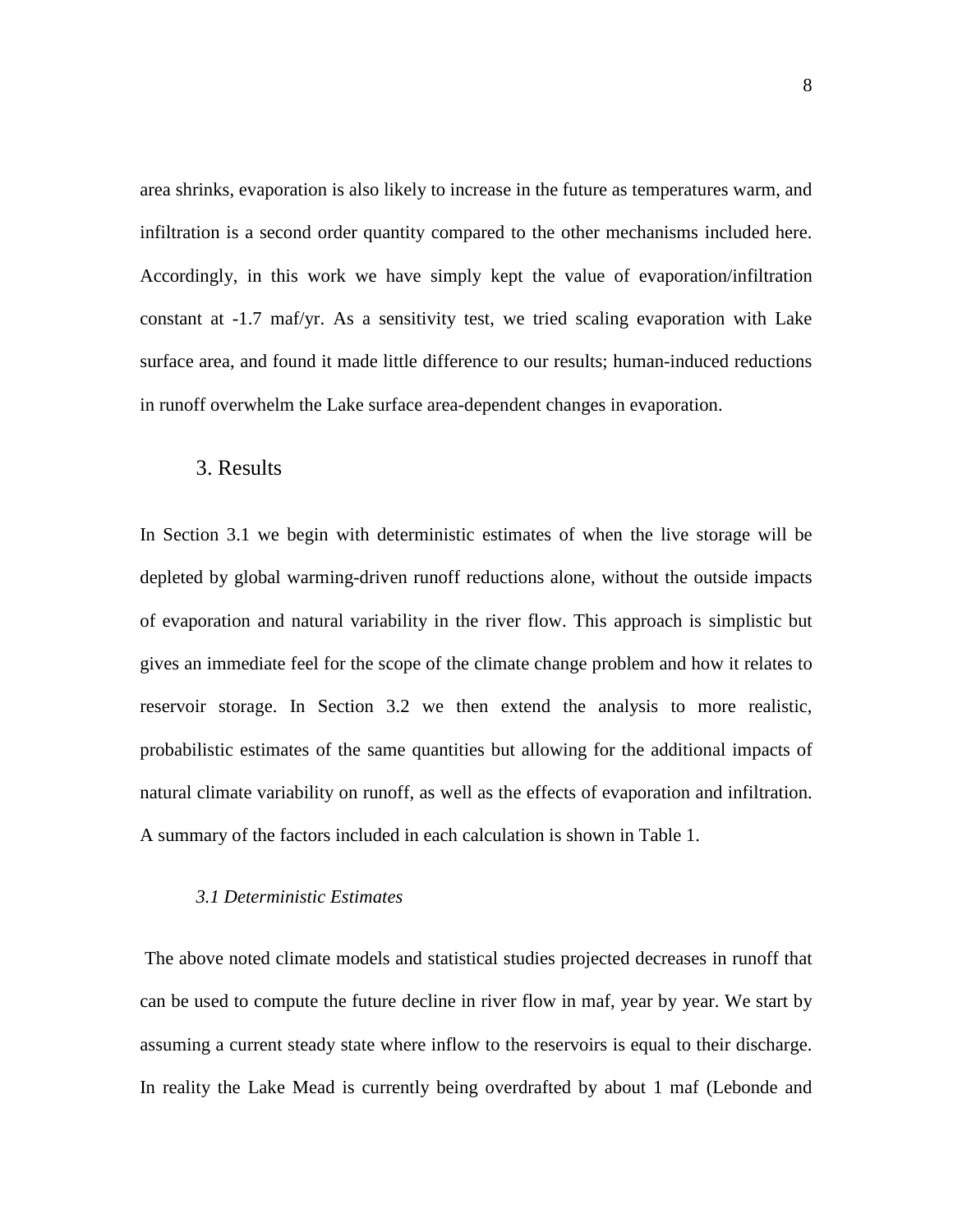Shields, 2004), so our assumption of steady state is highly conservative. We simply integrate the annual reductions in runoff in time, assuming the changes are temporally linear and levels of consumption are constant, to determine how many years until the existing live storage is gone. We find live storage will be depleted completely 23-40 years from now, or sometime in the span 2030 to 2047, for runoff reductions of 30-10% over 50 years, respectively.

For further discussion, we take the median runoff reduction, from the above studies, as -0.06 maf per year. This corresponds to a 20% decrease in runoff (3.0 maf) 50 years from now, and yields approximately 29 years left, or calendar year 2036, before the combined Mead/Powell system is at dead pool elevation. Sensitivity studies showed the dates vary by roughly 10 years around 2036 by assuming larger/smaller 50 year runoff reduction rates or that the 20% runoff reduction will happen soon/later than 2050. The time to dead pool elevation is not very sensitive to the details and assumptions of the runoff estimates. One can also vary the date depending on when one assumes the warming impacts to set in. Recent studies show the global warming impacts have been operative in the Southwest for some decades [*Barnett, et al*. 2008], but we make the conservative assumption they start in 2007. Perhaps most important are the initial conditions at the reservoirs for start of the calculations; we used the current state as of June, 2007. At this time the system had about 50% of its total possible storage.

In addition to water, both reservoirs are important sources of hydroelectric power. Together the two reservoirs can produce about 10,000 gigawatt-hours. What do the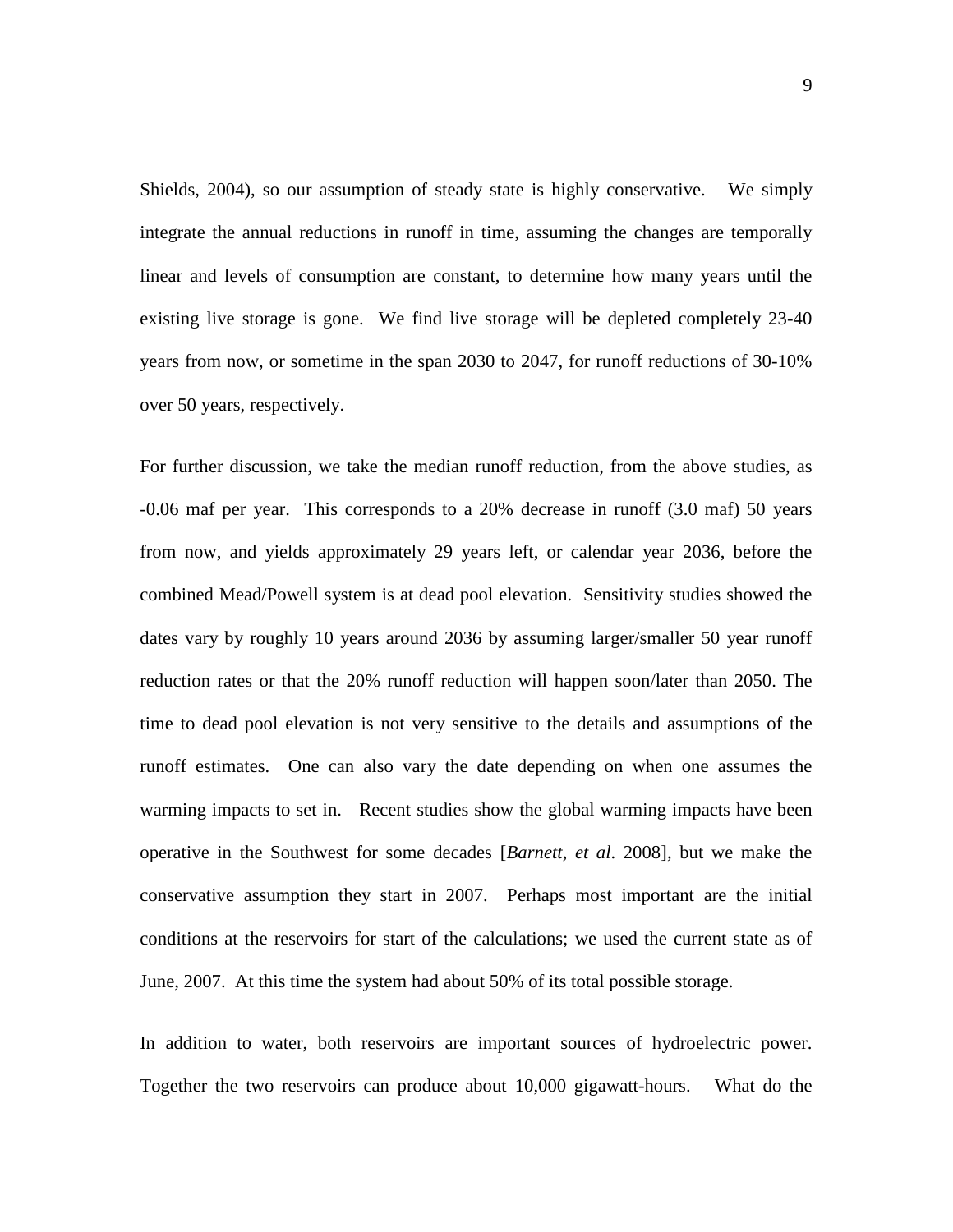runoff reductions mean to the availability of that latter resource? As of June, 2007 there was a total, between both reservoirs, of approximately 15 maf of water above the minimum power pool level, which is the reservoir elevation below which the power generation turbines cannot safely operate (Fig. 2). Carrying through the same type of analysis as above showed that there is a 50% chance the minimum power pool elevation would be reached in around 2021; only 14 years into the future. At that point (or before), there would be an abrupt drop in the abilities of the reservoirs to generate hydroelectric power.

#### *3.2 Probabilistic Estimates*

The previous results neglected the natural variability in River flow associated with weather (wet/dry years) and short term climate variability (e.g. El Niño/La Niña). Using ten thousand realizations of river flow (statistically consistent with historic variability from 1906-2005 and tree ring flow estimates over approximately the last 1250 years), coupled with the deterministic linear runoff trend described above, allowed us to construct cumulative distribution functions (cdfs) for the depletion of the current live storage. Future depletions were taken from the USBR schedules shown in Fig. 3, while evaporation plus infiltration was taken fixed at -1.7 maf/year, as noted previously.

The results are given in Fig. 5 (left panel). The solid curve shows the likelihood of reservoir storage levels falling to the dead pool elevation with no runoff reduction. In the absence of curtailed water delivery, there is a 50% chance the system will go dry by 2037. This is driven by the sum of depletions (~14 maf/yr by 2030) plus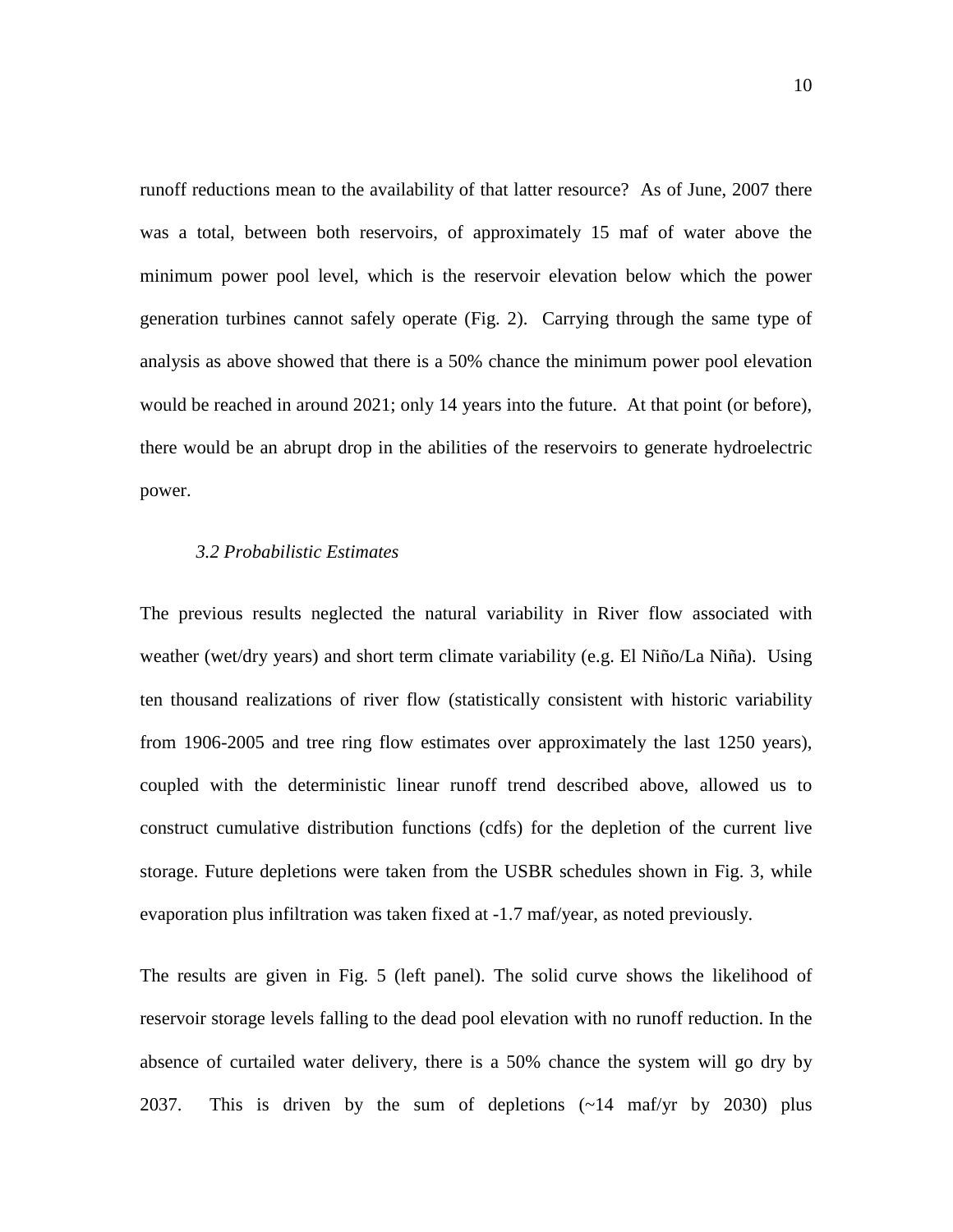evaporation/infiltration (1.7 maf/yr) being larger than runoff into the system (15.05 maf/yr, the average over the period 1906-2005).

Included also in Fig. 5 (left) are the cases where climate change decreases runoff into the River by 10% (crosses) and 20% (circles). The probability of depleting both reservoirs' live storage is 50% by 2028, if we account for natural variability and a 20% decrease in runoff (which would be fully realized in 2057). The results are rather insensitive to changes in runoff reduction. The different methods of modeling the natural variability all give essentially the same results (Fig. 5, right).

All of these numbers are somewhat more pessimistic than the deterministic analysis because they include evaporation/infiltration as well as allowing for natural variability in the River flow. The answers, being expressed in probabilistic format, allow the user to determine the risk levels in any decision process they undertake.

The probabilistic analysis for minimum power pool levels is shown in Fig. 6. There is a 50% chance the minimum power pool levels will be realized by about 2017, in the absence of management responses. This result is rather insensitive to changes in runoff, at least in the near term. At any rate, the associated drops in power production would be precipitous in time as turbine intakes went dry. It seems clear that the threat to power production on the Colorado is both real and more imminent than most might expect.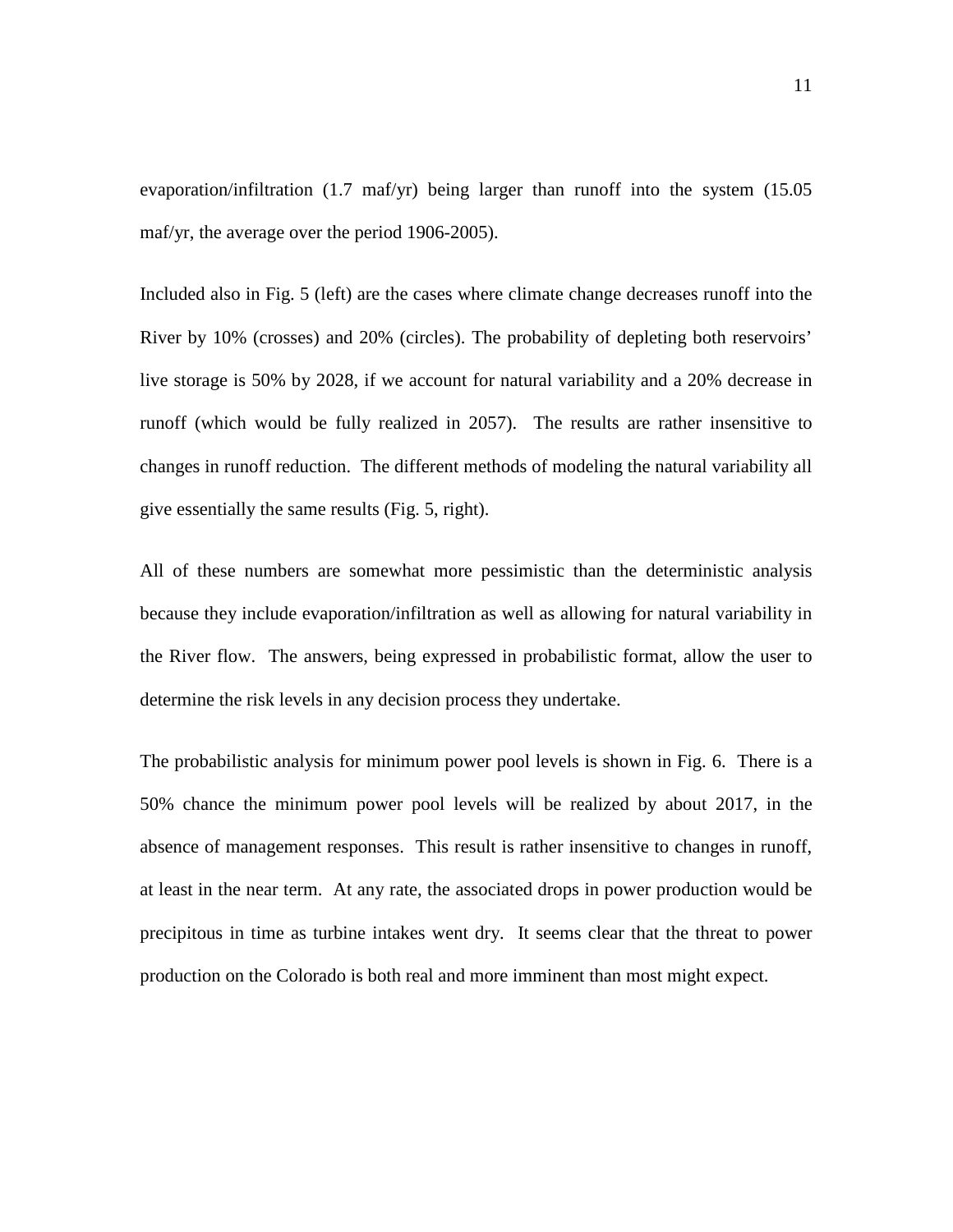#### *3.3 Sensitivity to net inflow*

Are the results presented here inconsistent with previous results, modeling the severe late 1500s drought, that imply a more resilient water delivery system [*Harding et al.,* 1995]? In that work, even a severe historical drought had only a slight impact on water deliveries to Lower Basin states. Setting aside climate change for the moment, random weather noise provides a variable amount of water input to the system, which can vary greatly year-to-year. Water managers strive to deliver a near constant quantity of water every year, using reservoir storage capacity to smooth out these short term variations. In this section we analyze the system in terms of the *net inflow*, defined as long term mean flow into the combined Lake Mead/Powell system minus the long term mean of consumption plus evaporation/infiltration.

If one considers the system as a whole, the net inflow is negative. The USBR scheduled delivery (Fig. 3) starts at 13.5 maf/yr in 2008, which together with evaporation/infiltration of 1.7 maf/yr and a mean Colorado River flow of 15.05 maf/yr (average over 1906-2005) gives a net inflow of -0.15 maf/yr in 2008, dropping to -1.15 maf/yr by 2060 in the absence of climate change. A reduction in runoff by 10 and 20% from human-induced climate change would give net inflow of -2.6 and -4.1 maf/yr, respectively, by 2057. The reservoirs would be dry long before these levels were realized, assuming present consumption continues unchanged. Arguably more realistic would be to use the average mean Colorado River flow over the last 50 years, which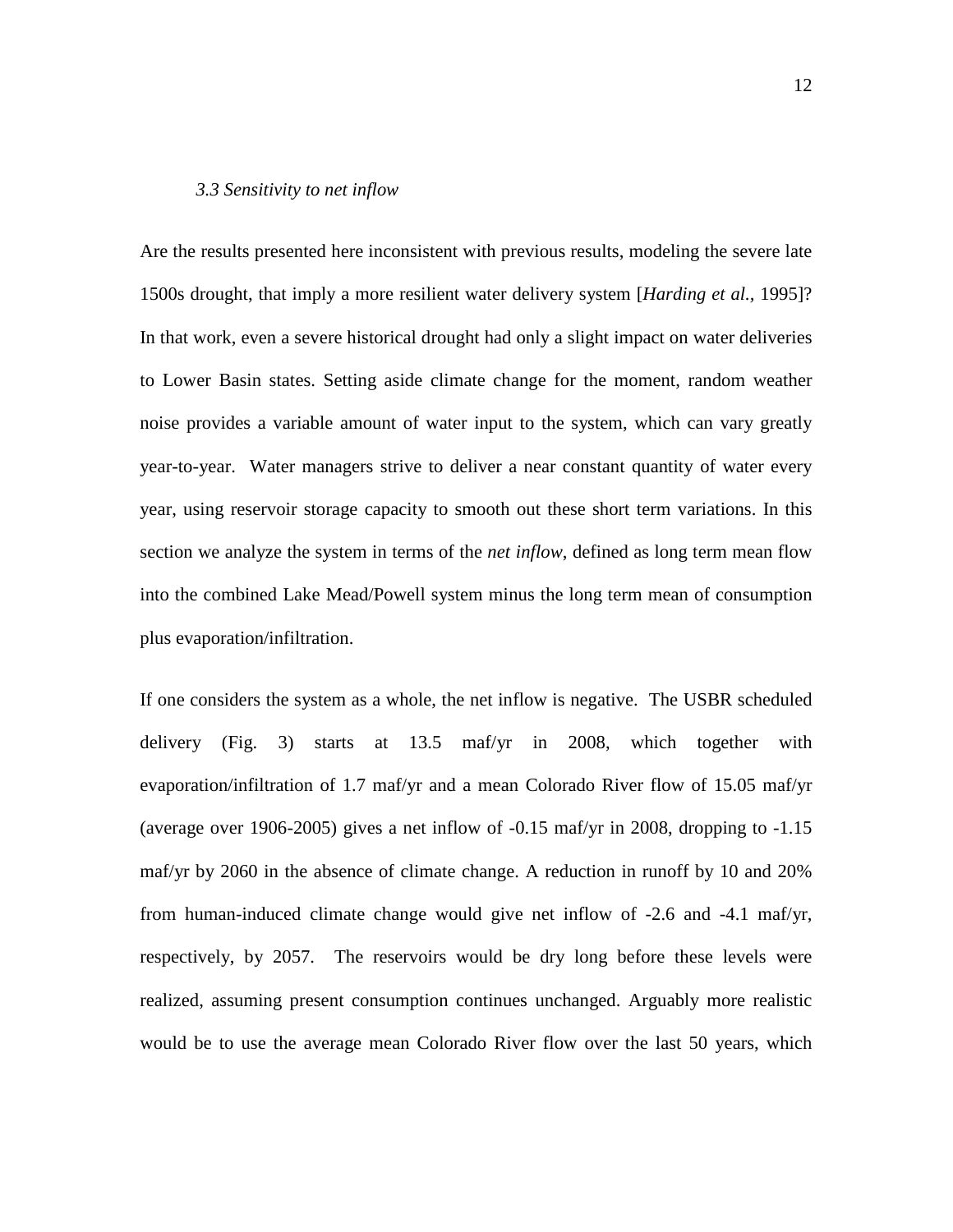would put the current net inflow even more negative, about -0.7 maf/yr, near the current overdraft of 1.0 maf/yr estimated for Lake Mead [*Labonde and Shields*, 2004].

Figure 7 (left) shows the cdf's of the system running dry as a function of fixed net inflow (i.e., neglecting any time-evolving contribution from climate change). It is clear that negative net inflow mandates the system running dry, but one might wonder how the system can go dry with zero or positive net inflow. Natural variability generates long periods of wet/dry years, so the system can go dry at one extreme and spill under wet conditions. These situations are equally likely from a statistical point of view when only natural variability is operating. In the absence of a management response to shortages, the system undergoes a random walk constrained only by the limits of maximum reservoir capacity (on the wet side) and completely exhausted storage (on the dry side). The middle panel of Fig. 7 shows the probability of filling or going dry by year 2027 (20 yrs from now) as a function of net inflow. With initial reservoir storage approximately half the capacity, the curves are nearly symmetric.

The cdfs shown in Fig. 7 (left) have a strong sensitivity to net inflow; the system becomes rapidly prone to exhausting storage as net inflow drops from +2 maf/yr (which virtually guarantees reliable delivery) to -1 maf/yr, which has a 50% chance of running dry by 2027. So part of the reason our results seem to show a system more sensitive to climate fluctuations than earlier workers is that the system becomes more unstable as the net inflow approaches zero, i.e., as the river becomes fully subscribed. Yearly depletions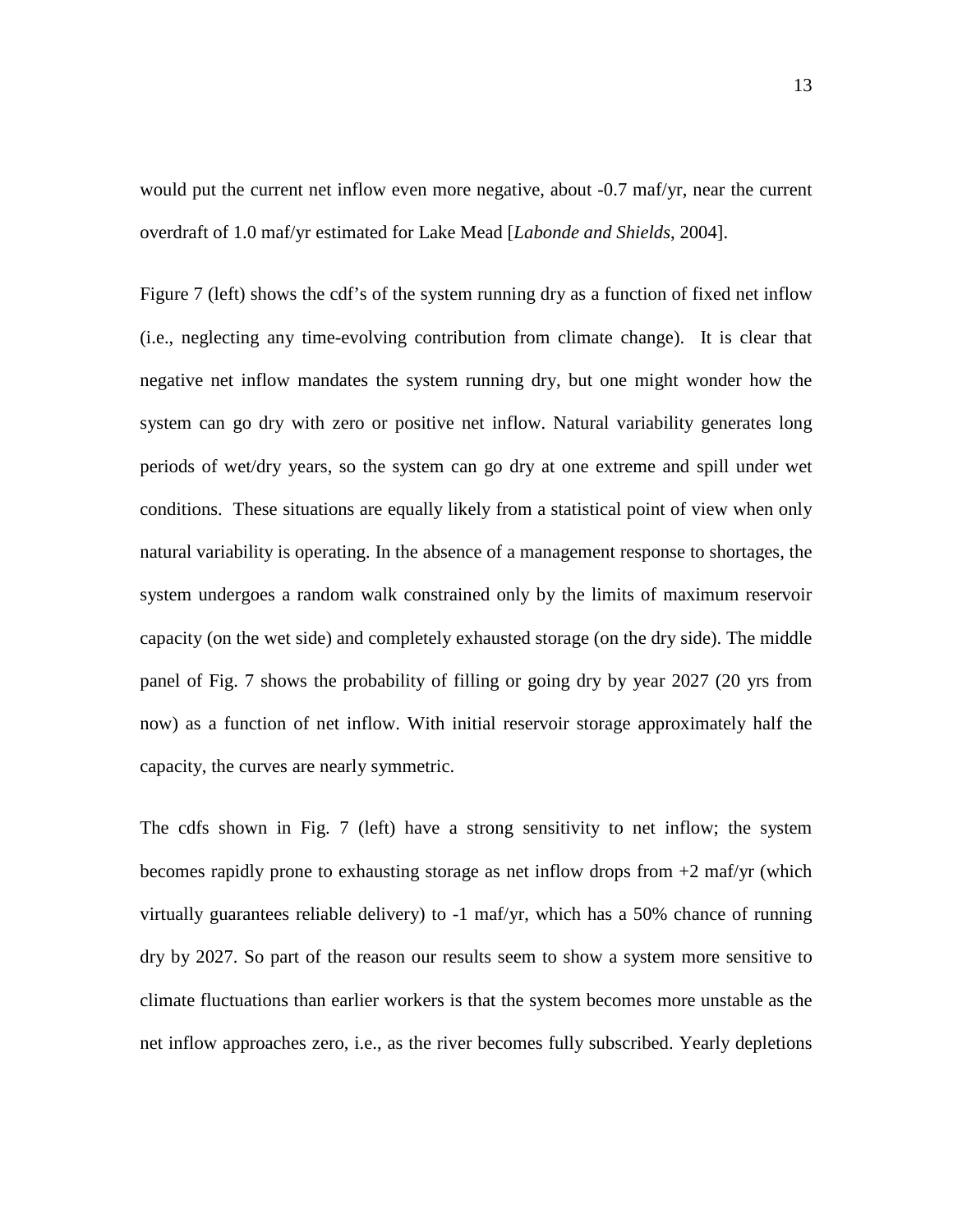to the upper and lower basins have risen steadily since the 1940s (Fig. 3), resulting in an increasingly unstable system.

Furthermore, Fig. 7 shows that the *rate of increase* in sensitivity of the system becomes much more rapid as the net inflow approaches zero. For example, consider the probability of the system running dry by 2027 (middle panel, thick line). The chance is negligible for a net inflow of +2 maf/yr or more, which was the case before about 1985. If the net inflow is reduced to +1 maf/yr (approximately the inflow for the late 1980's and early 1990's) the probability only rises to 9%. However if the net inflow is further reduced to 0 maf/yr, the probability jumps to 25%; and as the net inflow drops to today's value of nearly -1 maf/yr, the probability of the system running dry by 2027 increases to 50%.

We now add reductions in runoff due to climate change to the increasing sensitivity as net inflow approaches zero. The combination acts in a particularly unfortunate way. Even if current net inflow were at a somewhat safe value, such as  $+1$  maf/yr, future reductions in runoff combined with increasing depletions (Fig. 3) yield net inflows that drop to levels that render the system highly vulnerable in just a few decades. This is shown in Fig. 8, where the left panel illustrates the case with initial (year 2007) net inflow of +1 maf/yr. In the absence of climate change, there is a 20% chance the system would run dry by 2040. However a human-induced reduction in runoff by 20%, a medium value from the global model estimates, has a strong effect on the probability curve, such that there is then a 45% chance of the system going dry by 2040.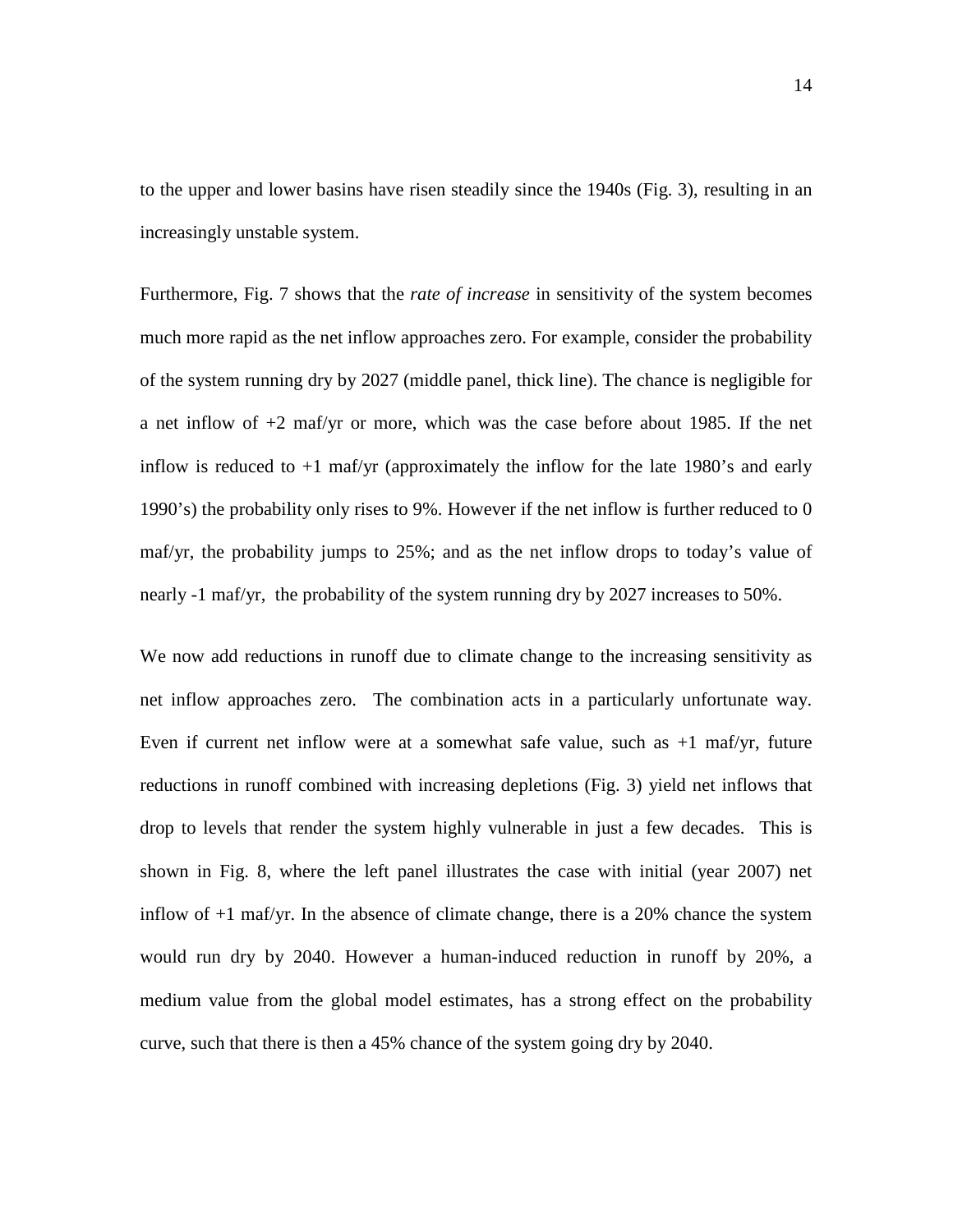In reality, we likely have a current net inflow between -0.2 and -1 maf/yr depending what base time period one wants to use for estimating mean Colorado River flow. The middle and right panels of Fig. 8 show that in this regime, any reduction in River flow due to climate change has a strong effect on an already marginally reliable system, e.g. for a net inflow of -1 maf, the probability that reservoirs are at dead pool by 2021 is 50% (assuming a 20% reduction in runoff).

To further illustrate the evolving reliability of the system, we combine historical and projected future depletions (Fig. 3) with the reduction in runoff expected due to climate change to estimate net inflow from 1960 to 2060. Since net inflow is not intended to reflect interannual variability, we have calculated the depletions over the historical era (1960-2004) from the least-squares best-fit linear trends shown for the upper and lower basins in Fig. 3, and taken water releases to Mexico constant at 1.5 maf/yr. Future depletions are taken from the USBR schedules. Using this net inflow, we compute the probability the system will go dry (or fill) within 20 years from the start date, including a 20% reduction in runoff over 2007-2057 due to climate change and (for consistency) a constant starting reservoir level of 25 maf. The results are shown in the right panel of Fig. 7. From 1960 to 1980, there was virtually no chance of the system running dry within 20 years; by 2000, this chance rises to 20%, and to almost 60% by 2020. In contrast, the chances of the lakes refilling drop to under 20% by 2007 and are essentially nil by 2030. At any rate, the early 2000s were marked by a significant transition, when, for the first time, the chance of the system running dry exceeded the chance of the system filling up.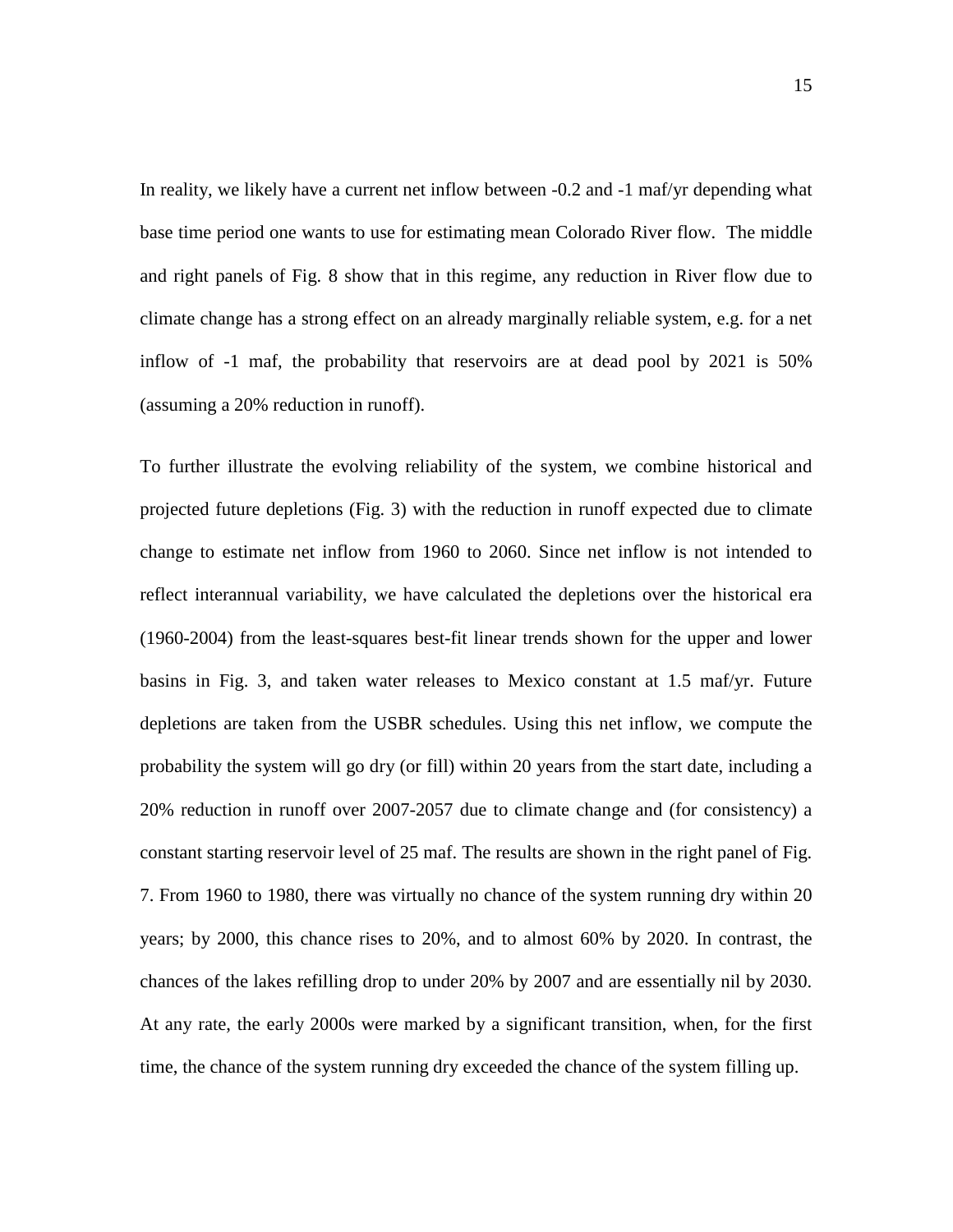## 4. Water shortage options

Of course, water managers and other decision makers will do everything in their power to see that Lakes Mead/Powell do not go dry. Can the devastating scenarios laid out above be ameliorated, at least for some years, and if so how might this be done? Curtailing consumptive use is one obvious answer. The current USBR strategy for the most severe reservoir elevation reduction they consider, Lake Mead level at 1025 feet (see Fig. 2), is to withhold 0.6 maf of water per year, about 5% of Lake Mead annual releases (including evaporation) (see USBR lower Colorado ' Shortages' web page). Will this be enough of a reduction to solve the problem?

The magnitude of the problem is illustrated in Fig. 9, which shows the cdfs of Lake Mead/Powell reaching dead pool elevation under two simplified management schemes and three runoff scenarios. The management schemes are not intended to be correct in the complicated details of how water delivery is altered under shortage conditions. Instead, they illustrate the overall sensitivities of system reliability. The curves with crosses and circles show the cdf's for when the system goes dry when water deliveries are reduced by 10% and 25% of current demand, respectively. These consumption reductions are assumed to start when combined reservoir storage falls below 15 maf. This is equivalent to withholding 1.35 and 3.39 maf/yr, based on current demand. The 15 maf cutoff was chosen as the point in time where the deliveries are to be curtailed because it corresponds to the time minimum power pool levels will be reached in the combined system (see caveats). In the presence of no runoff reduction, the chances are 50% that the dead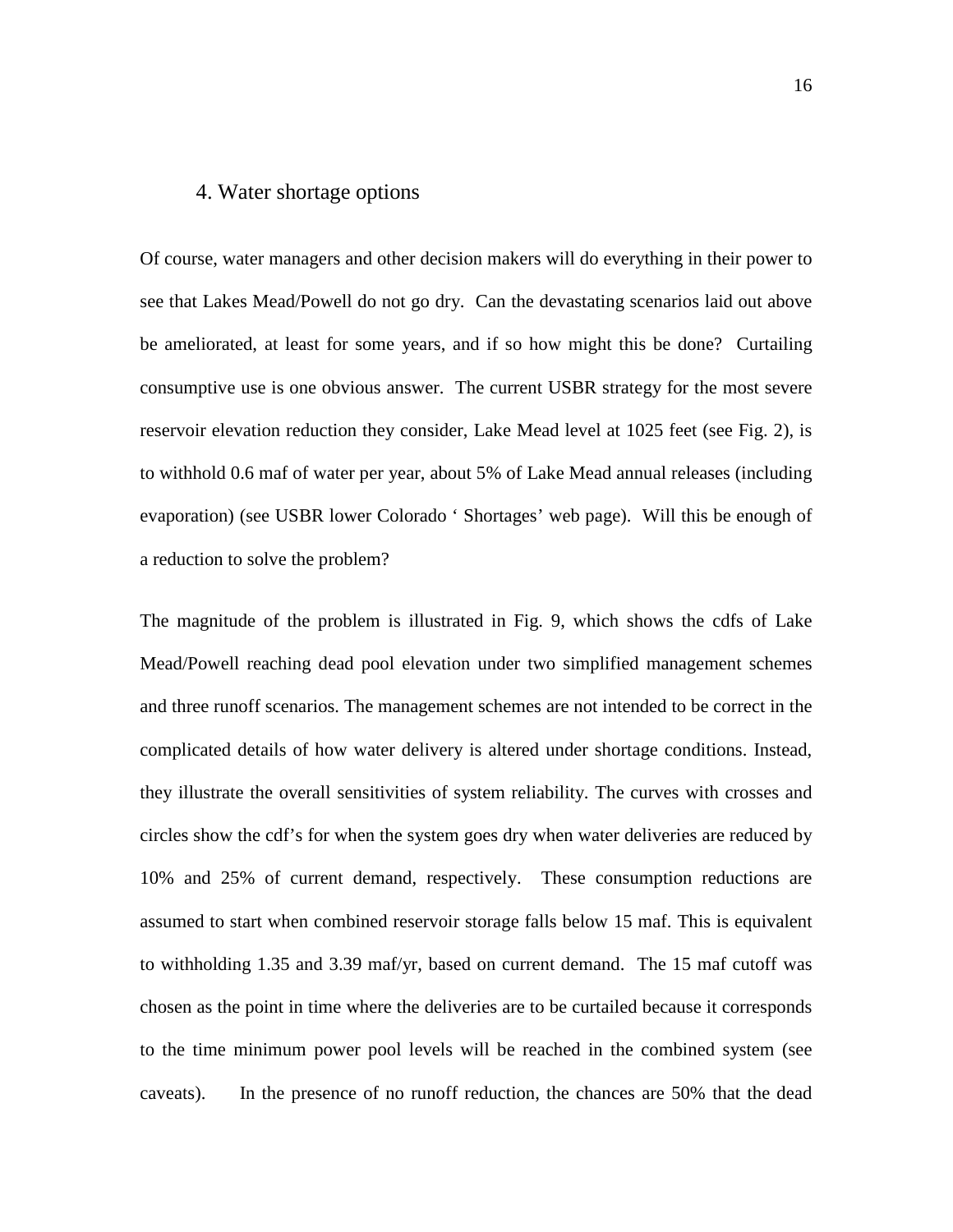pool volumes will be reached in 2037, 2053 and some time after 2070 for 0, 10 and 25% reduction in consumptive water delivery, respectively. If the human-induced runoff reduction is 20% then the comparable set of years to reach dead pool are 2028, 2034 and 2048, respectively.

The 10% reduction in water delivery delays for about 6 years the reservoirs reaching dead pool elevations in the case of a 20% reduction in runoff, and about 10 years in the case of a 10% in runoff reduction. So a 10% reduction in consumptive delivery buys some time but does not solve the problem. Inspection of Fig. 9 shows the 25% reduction in water deliveries makes a real difference in the sustainability of the reservoir storage. If we now compare the above results to the 5% delivery reduction in the USBR water shortage plan, it is clear the 5% reduction will have little impact on the sustainability of the Colorado reservoir system in a shortage situation.

## 5. Caveats

There are a number of issues that potentially impact the results obtained above. We point these out here, although going into detail is beyond the scope of the present paper.

• The upper basin of the Colorado has water allocations equal to those of the lower basin (7.5 maf/year). However, they are now using something over 4 maf/year of water associated with those rights. Growth in that part of the West suggests this situation is changing and the upper basin is using more of this right (Fig. 3). Indeed, the combined water use currently in both basins is roughly 14-15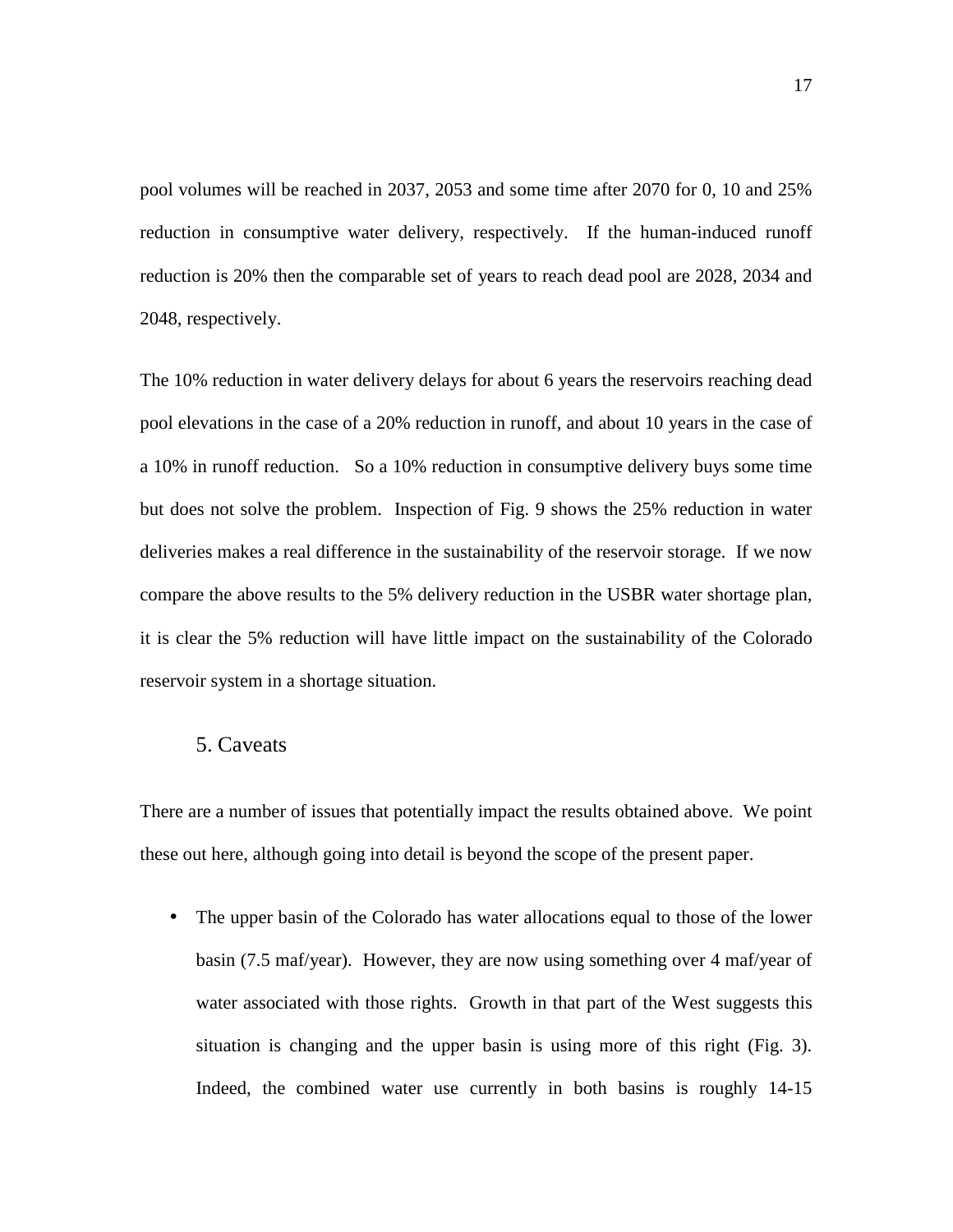maf/year (USBR water accounting website, http://www.usbr.gov/lc/region/g4000/wtracct.html), including evaporation and infiltration. This is approximately the currently assumed average flow of the River. Is there water to satisfy increased use in the Upper Basin and if so, what will its use do to the net water balance of the system?

- We implicitly assumed there would be annual releases from Lake Powell tuned to maintain storage parity between it and Lake Mead, e.g. the 'perfect' management scenario noted above. The Law of the River only requires a delivery of 75 maf over a 10 year interval, so in principle, releases from Lake Powell could be curtailed for several years running, as long as they are made up in subsequent years. The impact on Lake Mead of such action would be devastating and, if maintained for even two years in the current situation, would preclude meeting consumptive allocations in the Lower Basin. Our methods, essentially assuming a single large reservoir, will not handle such a situation. We are interested here in longer term, larger scale changes and so events like Powell release or no release, which are events of a few years duration, are not considered explicitly. A more sophisticated model would be required to explore this issue.
- Tree ring data suggest the long term flow of the Colorado experiences more variability than has been observed over the last century [*NAS*, 2007]. These data also suggest prolonged droughts far worse and more extensive than seen in the last 100 years of flow record on the River are possible. Our attempt to estimate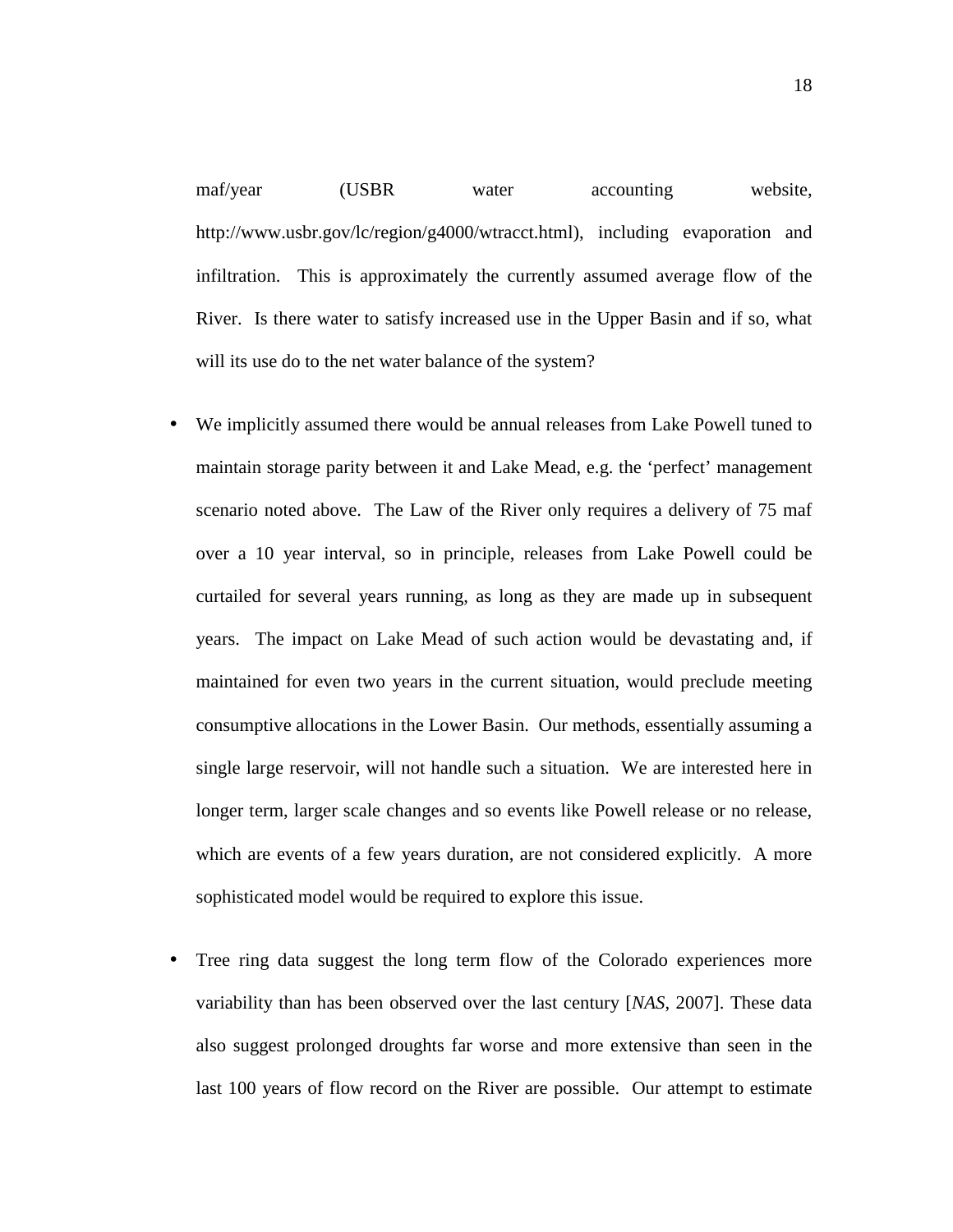natural variability from the last 100 years alone might miss such situations, unless they are included in the methods we use to generate synthetic flows. The results given in the Appendix and Fig. A1 suggest the methods are robust to inclusion of the entire paleo tree ring record, so lack of representativeness in our model of natural variability does not seem to be a major problem. Note also, the flow reductions we have been seeing over the last 7-8 years are surprisingly close to the global warming-driven reductions in flow estimated by *Hoerling and Eischied*  [2006]. They also are likely to occur by chance 10% of the time according to our FRRP statistical model of river flow (Appendix A).

- We have assumed that 1.5 maf will continue to go to Mexico annually per existing treaty.
- The average annual river flow we used (15 maf) is estimated from the 1906-2005 record of naturalized flow. However, this masks the long term decreasing trend in flow. It might be more realistic to use the average flow over, say, the last 50 years, 14.48 maf, or over the last 500 years, 13.7 maf. Introduction of these lower flow estimates into our analysis would considerably speed up all of the dead pool dates cited above [*Weisheit and Harrington*, 2007].
- We assumed that the climate model predicted changes in net moisture flux convergence would all end up in river flow. But if a significant fraction of that moisture change were, say, sequestered in the soils, then our estimates of runoff to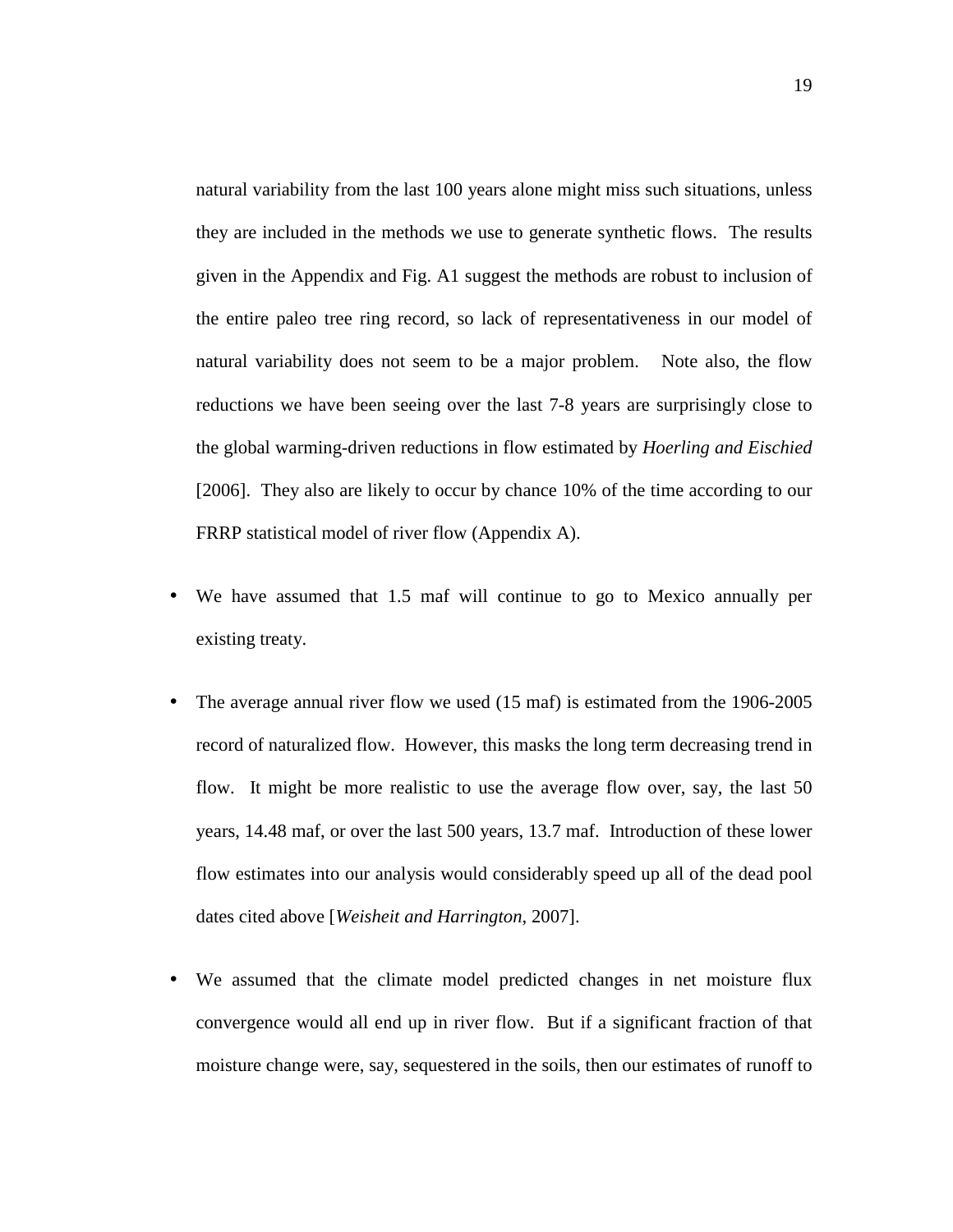the river would be too high (cf. *Troch et al.* [2007]). This would allow more pessimistic estimation of future water shortages.

- The climate models which have produced estimates of decreasing runoff have a host of problems of their own in handling the water budget from coarse resolution (little in the way of Rocky Mountains) to the variety of ways they handle soil processes and vegetation representations. However, a recent study of changes in hydrology of the western U.S. over that last 50 years shows several of the models, when run with observed anthropogenic forcings, reproduce extremely well the observed changes in river flow timing, snow pack decline and increasing air temperatures in the western United States [*Barnett et al.,* 2008]. So these models, while not perfect, have a message to tell; a message supported by their ability to reproduce well the last 50 years of multivariate hydrological observations.
- The results shown above are based on initial conditions corresponding to the current storage levels of Lakes Mead and Powell, currently about 50% of capacity. If we rerun the simulations from full pool initial conditions, we find the cdfs are shifted to latter times, as one would expect. As a rule of thumb the dates noted above for realization of dead pool levels are pushed 15-20 years into the future.
- We also note that the claim that the Colorado is a resilient system that can quickly recover from drought seems to depend on two factors. The *Harding et al*. [1995] simulation of the severe sustained drought of the late 1500s started with a pseudo-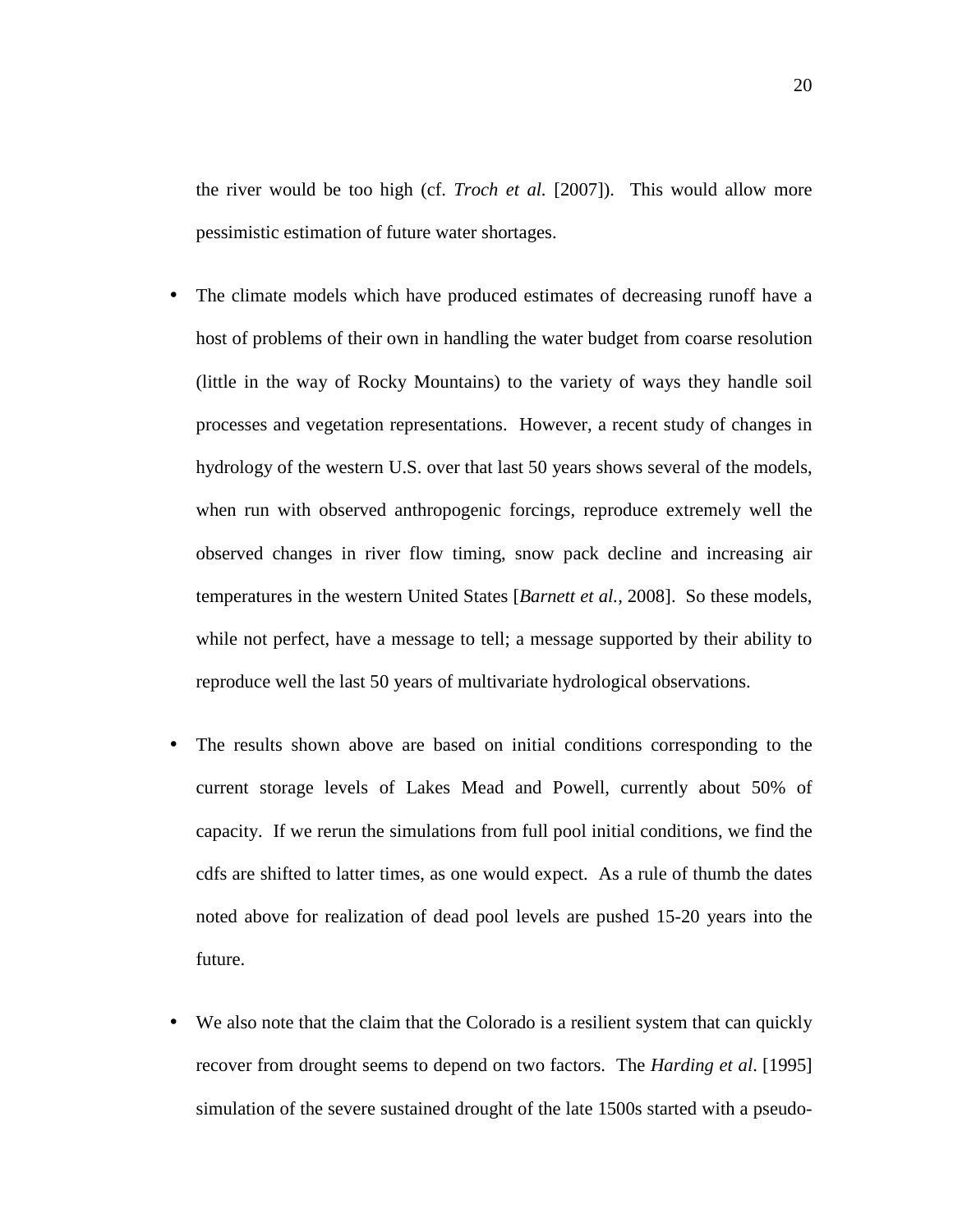reservoir level of about 35 maf. Had that study been started with initial conditions from today, 10 maf less water, the answer might have been different. Secondly, not only does the system become less reliable as net inflow approaches zero, but the rate of change of system reliability increases strongly as well. This means the system can quickly transition from a resilient to a fragile system as consumptive use of the river increases. This is exactly the regime we are in today.

## 6. Conclusions

Twenty years of scientific research have shown the flow of the Colorado River is likely to decline 10-30% over the next 30-50 yrs. It is declining now and has been for some years. We have shown that reduction in runoff into the Colorado River will, within a handful of years, reduce the live storage of water in the Colorado system to nothing and seriously curtail the system's hydropower production, if no consumptive use changes are made. For example, there is a 10% chance that live storage in Lakes Mead and Powell will be gone by about 2013, and a 50% chance by 2023, if current water allocations are maintained. There is a 50% chance that minimum power pool elevations will be reached by 2017.

It seems clear there are a number of management options that can forestall this disaster. Many of these problems and potential solutions were foreseen by *Gleick* and associates at the Pacific Institute 1-2 decades ago [*Morrison et al*., 1996], and others before them. The new feature of the problem is that the Colorado River will continue to lose water in the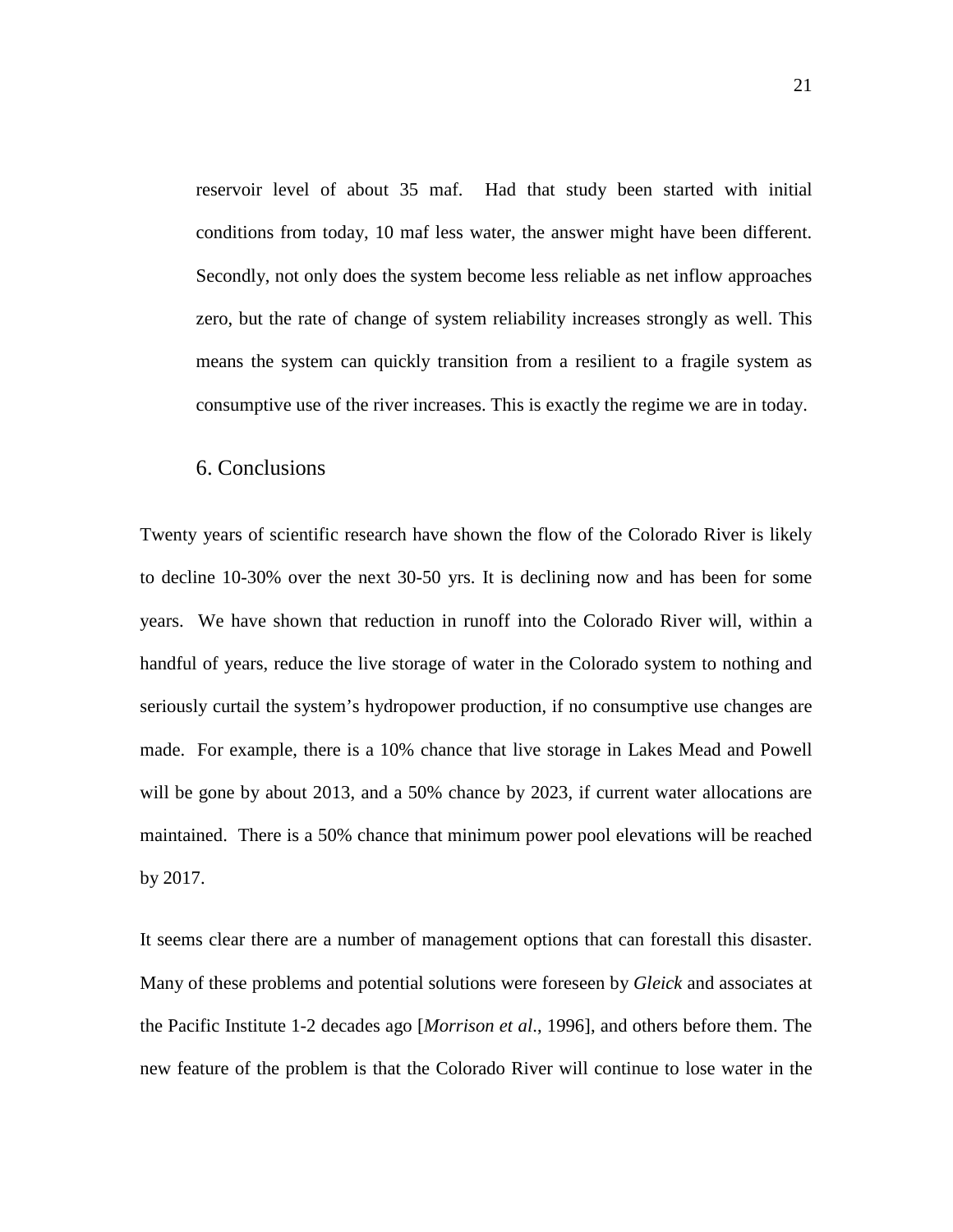future, if the global climate models are correct. Solutions to today's problems might not be applicable into the future. The challenge is to determine what combination of agricultural, environmental uses, and personal consumption is achievable in the future, when 10-30% less water must serve substantially more people.

In the future we can count on some flow in the Colorado, albeit 10-30% less in (say) 50 years than the current rate. We need to determine now how that reduced supply of water will be used: Who will get some and who will not? Our call for action now goes beyond the additional study called for in *NAS* [2007], due to the magnitude and immediacy of the problem. There is danger that litigation, associated with water right claims and environmental issues, will compound and put off any rational decisions on this matter until serious damage has been done to the diverse users of the Colorado River. Much of this litigation might be avoided if time dependent water solutions are crafted to reflect today's *and* tomorrow's water realities. It is laudable that efforts in this direction are now being made. We hope this work will spur solutions, as time is short. The alternative to reasoned solutions to the coming water crisis is a major societal and economic disruption in the desert southwest.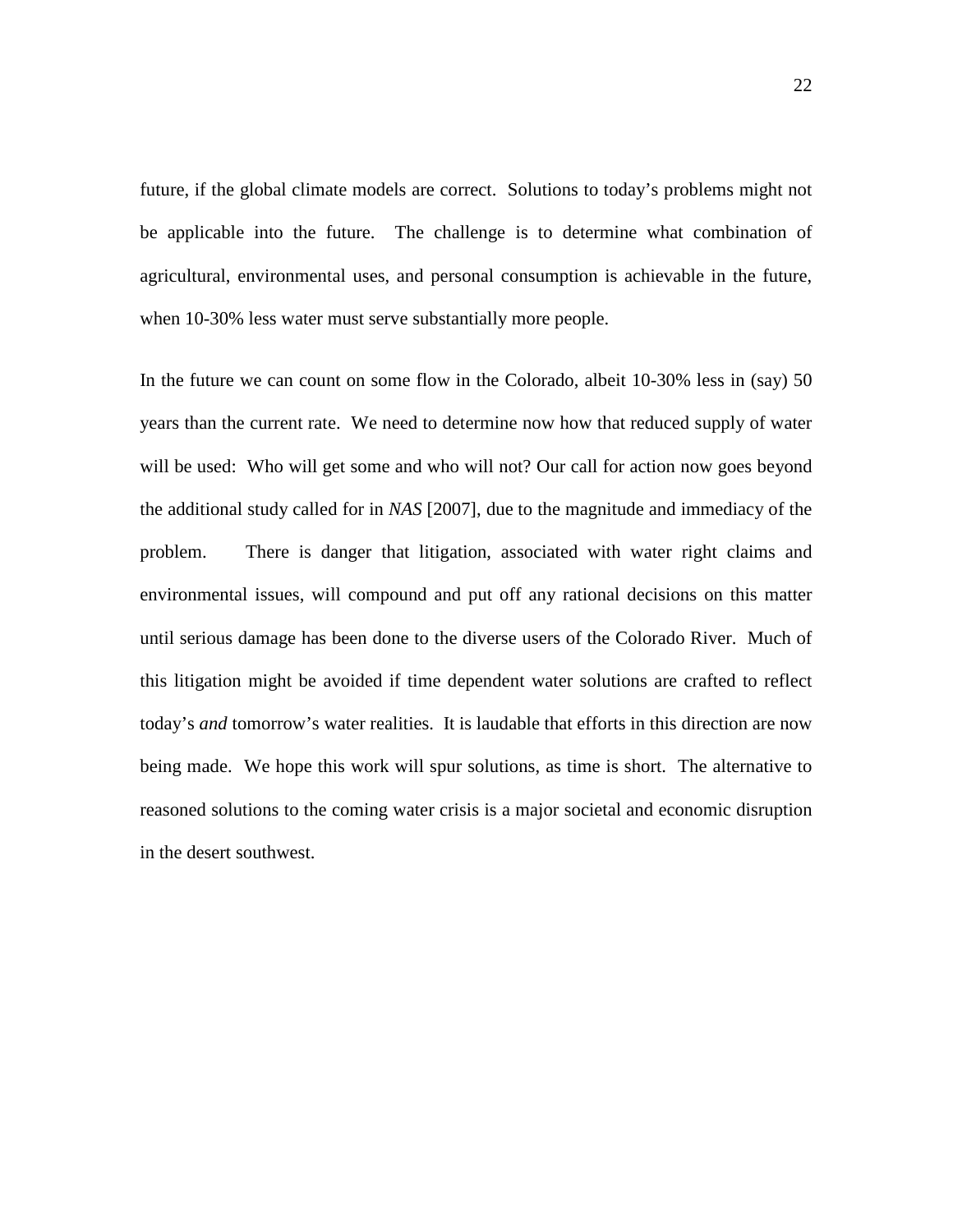## Appendix 1. Generation of synthetic river flow time series

We construct pdf's of the likelihood of the Lake Powell/Mead system going dry using thousands of synthetic time series of Colorado River flow. We explored three different methods for generating these time series. The first method was simply a standard firstorder autoregressive (AR-1) model, with the lag-1 correlation taken from the observations.

The second method was fractional Gaussian noise [fGn; see *Koutsoyiannis* 2002 for an overview], which captures the low-frequency variability of river flow and tendency for strings of wet or dry years better than the AR-1 method. We used the R statistics package "fArma" for this purpose (version 260.72, downloaded from http://cran.r-project.org on 23 November 2007). Various estimation methods reported a Hurst coefficient *H* between 0.6 and 0.8 for observed naturalized Colorado River flow, 1906-2005; we used *H*=0.7 to generate the synthetic flows (Fig. A1, left panel). Every century-long synthetic time series was set to have the same mean and standard deviation as the observed flow, which likely underestimates the true variability in runoff.

The third method we used was one of our own devising that we term the "Fourier Reconstruction and Randomized Phase" (FRRP) method. It is similar to the fGn method, but uses the observed power spectrum as the basis for a synthetic reconstruction rather than a fit to a theoretically derived power spectrum. We start with the historical time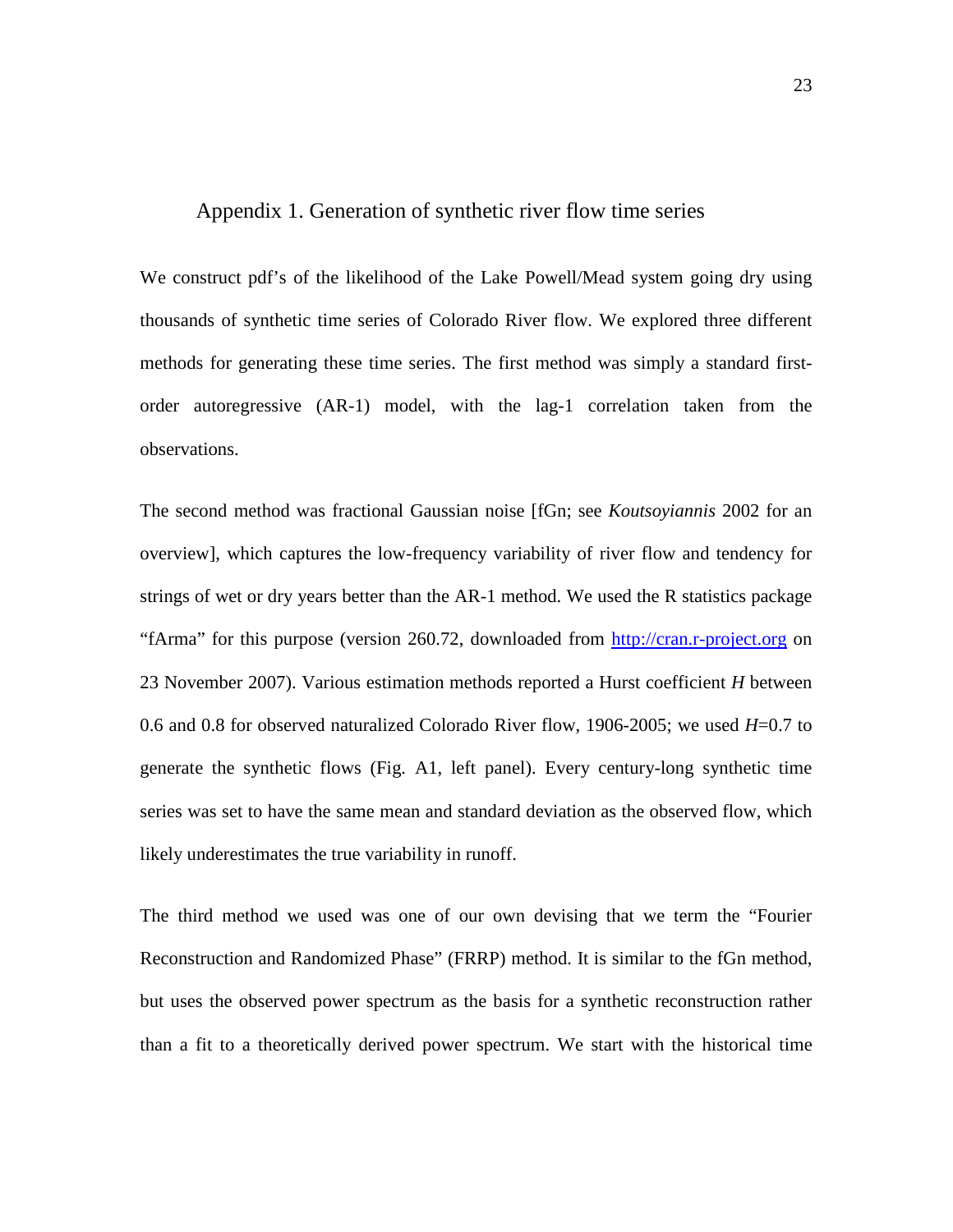series of water year total Colorado River flow, *c(t)*. We then transform the time series to frequency space using a Fourier transform:

$$
C(f) = \int_{-\infty}^{\infty} c(t)e^{2\pi i f t} dt
$$

where  $C$  is a (complex-valued) amplitude in the frequency domain, and the frequency,  $f$ , is in cycles per water year. Since  $c(t)$  is real, the properties of the Fourier transform guarantee that  $C(-f) = C(f)^*$ , where '\*' denotes complex conjugate. Since we use a discrete fast Fourier transform (FFT) to calculate the *C(f)*'s, we have a limited number of [*C(f), C(-f)*] conjugate pairs in frequency space. For each pair, we choose a random phase θ between -π and π. We then calculate a new amplitude  $C'(f) = C(f)e^{i\theta}$ , which has the same modulus as the original amplitude but a different phase. To preserve the property that the transform of *C'* back to the time domain result in a real-valued function, we set  $C'(-f) = C'(f)^*$ . The final synthetic time series is then the inverse transform of the *C*' amplitudes back to the time domain. Every synthetic time series has, by construction, the same power spectrum as the original time series, and is consistent with spectra of 100-yr segments of the historical flow of the Colorado River reconstructed from tree-rings over the period 762-2005 [*Meko et al*., 2007; Fig. A1, right panel].

The three methods of estimating natural variability of the flow are compared in Fig. 5 (right) amongst themselves and with the index sequential method (ISM) currently in use by the USBR [*Ouarda et al*., 1997] for a runoff reduction of 20%. The three methods are essentially equivalent, and more conservative than the ISM approach. It is clear that the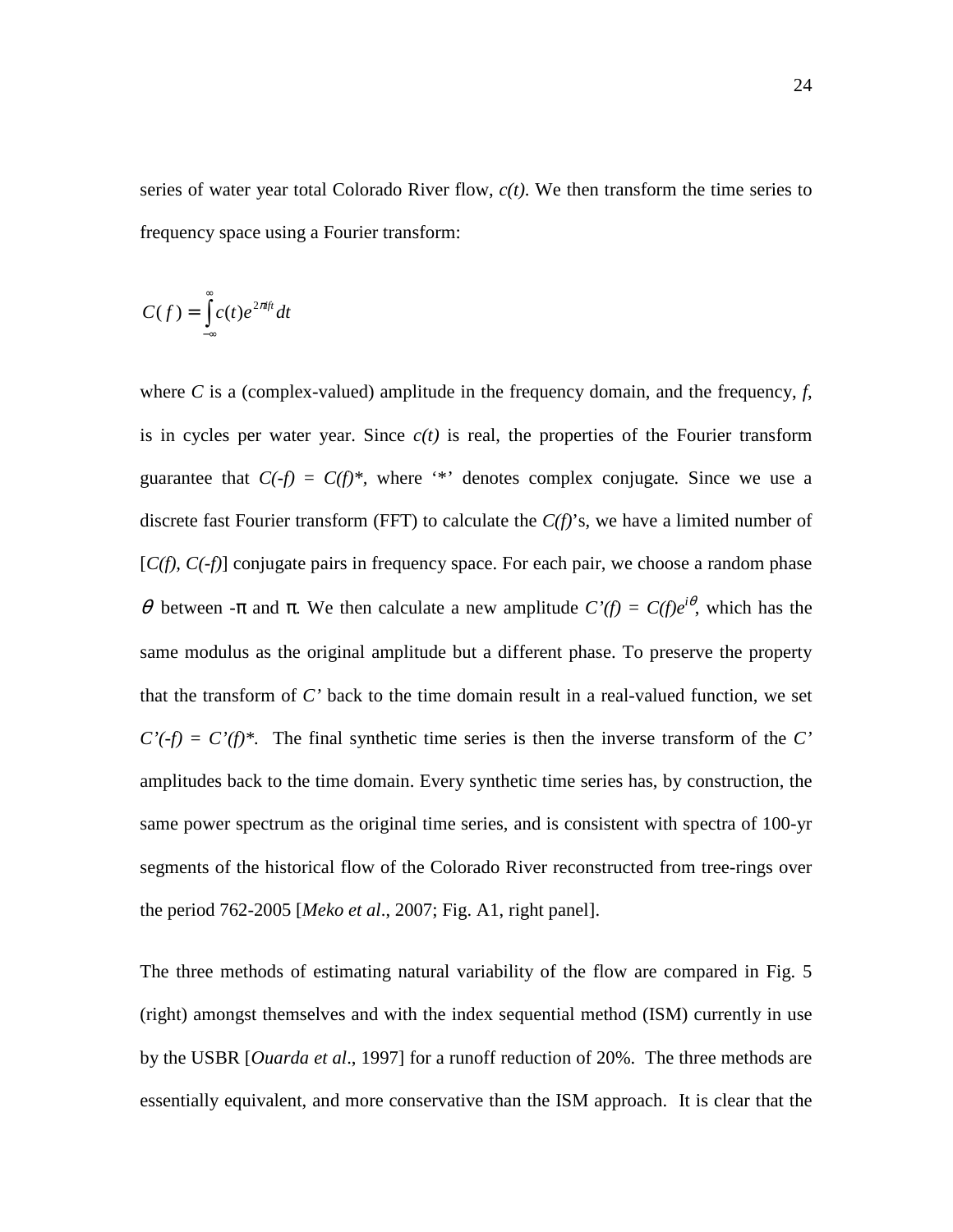water balance, or lack thereof, is driving our results, not the nature of the model used to generate natural variability.

As a final note, we deliberately chose not to use the ISM approach, even though it is familiar to many and widely used in USBR simulations. By continually sampling the historical record in sequence, ISM always includes any outliers than may be in the historical record, yet fails to sample all the variability that is consistent with the observed record but did not chance to occur in the past 100 years. This is illustrated in Fig. A2; the spectra of 99 ISM realizations of Colorado River flow (solid black lines) show simultaneously a far narrower range of variability than spectra generated with fGn (95% confidence interval shown by the dashed lines), and yet show consistently more power than would be expected at a frequency of  $\sim 0.07$  cycles/year due to repeated sampling of the same particular historical sequence. This results in a statistical bias in the estimates of natural variability. Both the fGN and FRRP can produce natural climate variability outside the historical record, and simulate extreme events in ensembles of many thousands of simulations in a consistent way.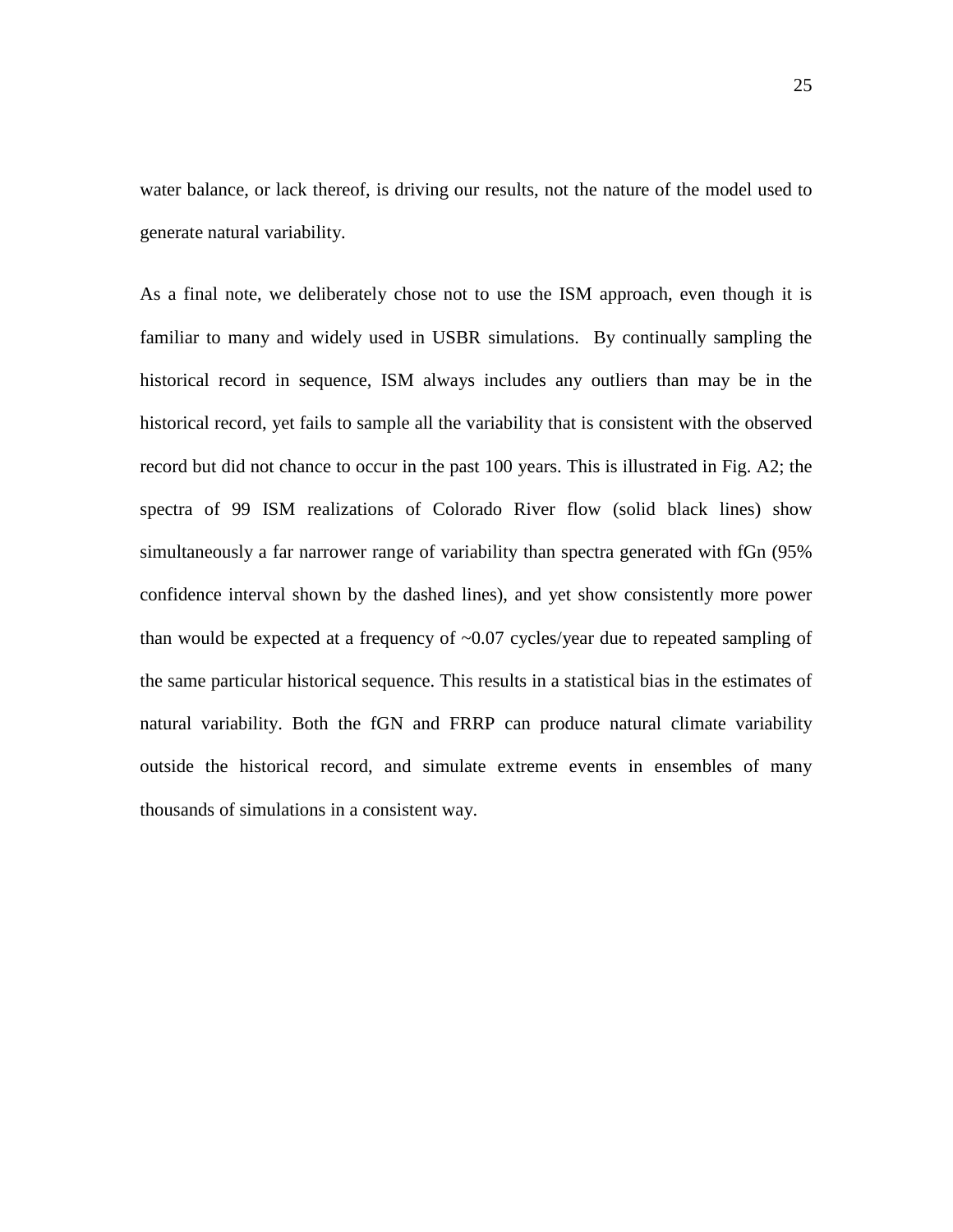# Acknowledgements

This work was supported under a joint program between the University of California San Diego and Lawrence Livermore Research Lab called LUSCid. At UCSD, the program was run out of the San Diego Supercomputing Center and work done at the Scripps Institution of Oceanography. We wish to especially thank Prof. Dennis Lettenmaier for his comments and patience and also Drs. Mike Dettinger and P. Gleick for suggestions on early drafts of the manuscript. DWP received partial salary support from the California Energy Commission.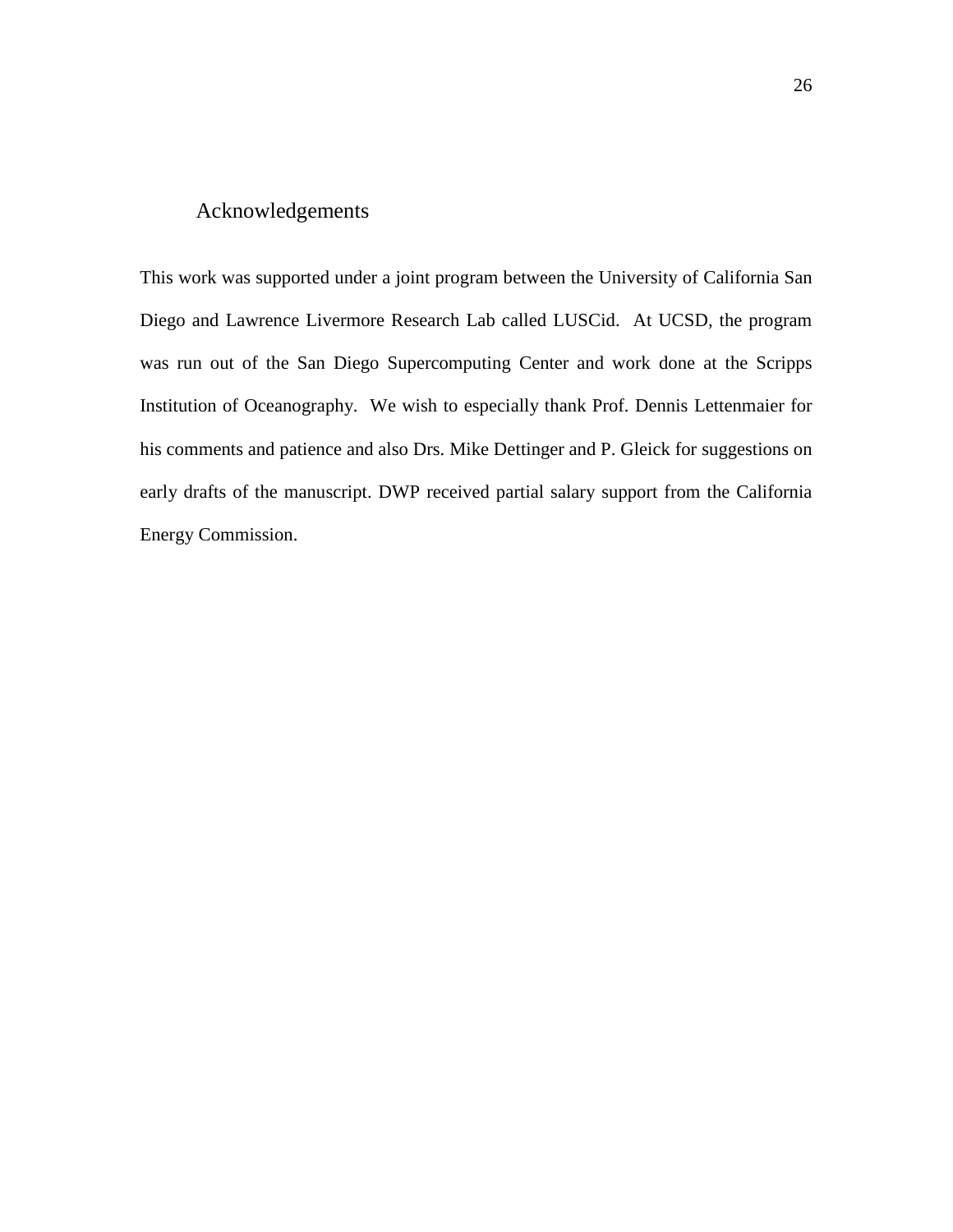#### References

- Barnett, T.P. and others (2008), Human-induced changes in the hydrology of the western United States, *Science*, accepted for publication.
- Adger, N. et al. (2007), Climate Change 2007: Impacts, Adaptation and Vulnerability. Summary for Policy Makers. IPCC Secetariat, c/o WMO, 7bis, Ave de la Paix, Geneva 2, Sw., pp 22.
- Christensen, N.S., A.W. Wood, N. Voisin, D.P. Lettenmaier, and R.N. Palmer (2004), Effects of climate change on the hydrology and water resources of the Colorado basin, *Climatic Change*, 62, 337-363
- Christensen, N. and D. Lettenmaier (2006), A multimodel ensemble approach to climate change impacts on the hydrology and water resources of the Colorado River basin, Hydrol*. Earth Syst. Discuss*, 3,1-44.
- CROSS (2007), Colorado River Open Source Simulator, release 1.0, by On the Colorado. Available from http://www.onthecolorado.org/cross.cfm (accessed 10 Jan 2008).
- Gleick, P.H., D. Haasz, C. Henges-Jeck, V. Srinivasan, G. Wolf, K. Kao Cushing, and A. Mann (2003), Waste not, want not: The potential for urban water conservation in California, *Pacific Inst.,* pp176, ISBN No. 1-893790-09-6.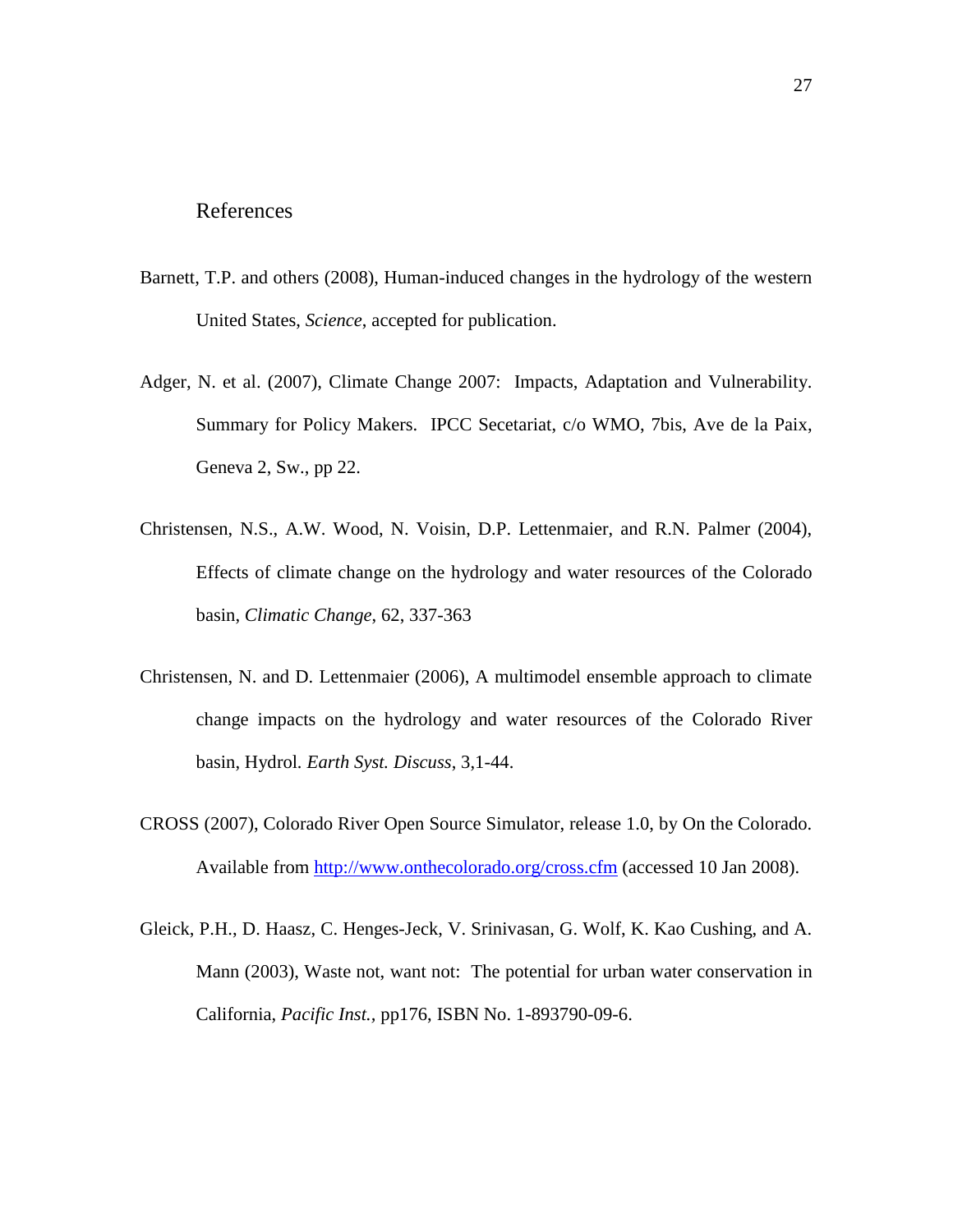- Harding, B. L., T. B. Sangoyomi, and E. A. Payton (1995), Impacts of a severe sustained drought on Colorado River water resources, *Water Resources Bulletin*, 31, 815- 824.
- Hoerling, M. and J. Eischeid (2006), Outlook for water in the west at 2050. NOAA Earth system research lab. Climate Change Workshop, November 17.
- Koutsoyiannis, D. (2002), The Hurst phenomenon and fractional Gaussian noise made easy, *Hydrological Sci*., 47, 573-595.
- Koutsoyiannis, D., and A. Montanari, 2007: Statistical analysis of hydroclimatic time series: Uncertainty and insights. *Water Resour. Res.* **43**, W05429.
- Labonde, T and J. Shields (2004), Update for Green River Basin Advisory Group, Big Piney, Wyoming. Available at http://waterplan.state.wy.us/BAG/green/briefbook
- McCabe, G.J. and D.M. Wolock (2007), Warming may create substantial water supply shortages in the Colorado River Basin, *Geophys. Res. Lett.,* in press.
- Meko, D. M., C. A. Woodhouse, C. A. Baisan, T. Knight, J. J. Lukas, M. K. Hughes, and M. W. Salzer (2007), Medieval drought in the upper Colorado River basin. *Geophys. Res. Lett*., 34, L10705.
- Milly, P., K. Dunne, A. Vecchia (2005), Global pattern of trends in streamflow and water availability in a changing climate, Nature. Doi:10.1038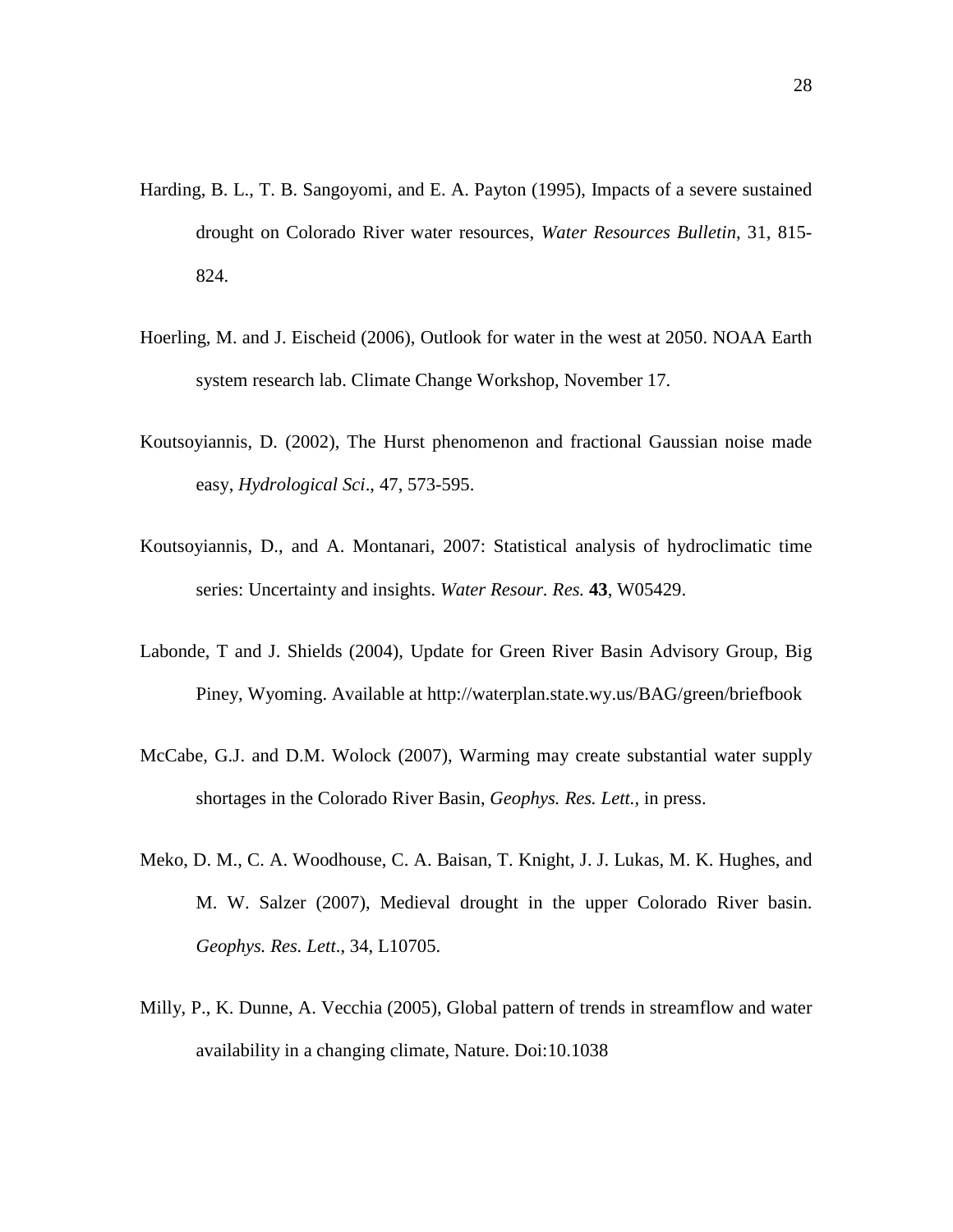- Morrison, J., S. Postel and P. Gleick (1996), Sustainable use of water in the Lower Colorado River Basin, Pacific *Inst, Oakland*, CA (www.pacinst.org)
- Nash, L. and P. Gleick (1991), The sensitivity of stream flow in the Colorado basin to climatic changes, J*. Hydrol*., 125, 221-241.
- Nash, L. and P. Gleick (1993), The Colorado Basin and climate change. EPA, Policy, Planning and Evaluation, EPA 230-R-93-009.
- National Academy of Sciences (2007), Colorado River basin Management: Evaluating and Adjusting to Hydroclimatic Variability. http://www.nap.edu/catalog/11857.html. ISBN:978-0-309-10521-7.
- Ouarda, T., D. Labadie and D. Frontere (1997), Indexed Sequential Hydrologic modeling for hydropower capacity estimates, *J. Am. Water Resources Assoc.,* 33, no. 6, December.
- Pelletier, J. D., and Turcotte, D. L., 1997: Long-range persistence in climatological and hydrological time series: analysis, modeling, and application to drought hazard assessment. *J. Hydrol*., **203**, 198-208.
- Phatarfod, R. M., 1989: Riverflow and reservoir storage models. *Mathematical and Computer Modeling*, **12**, 1057-1077.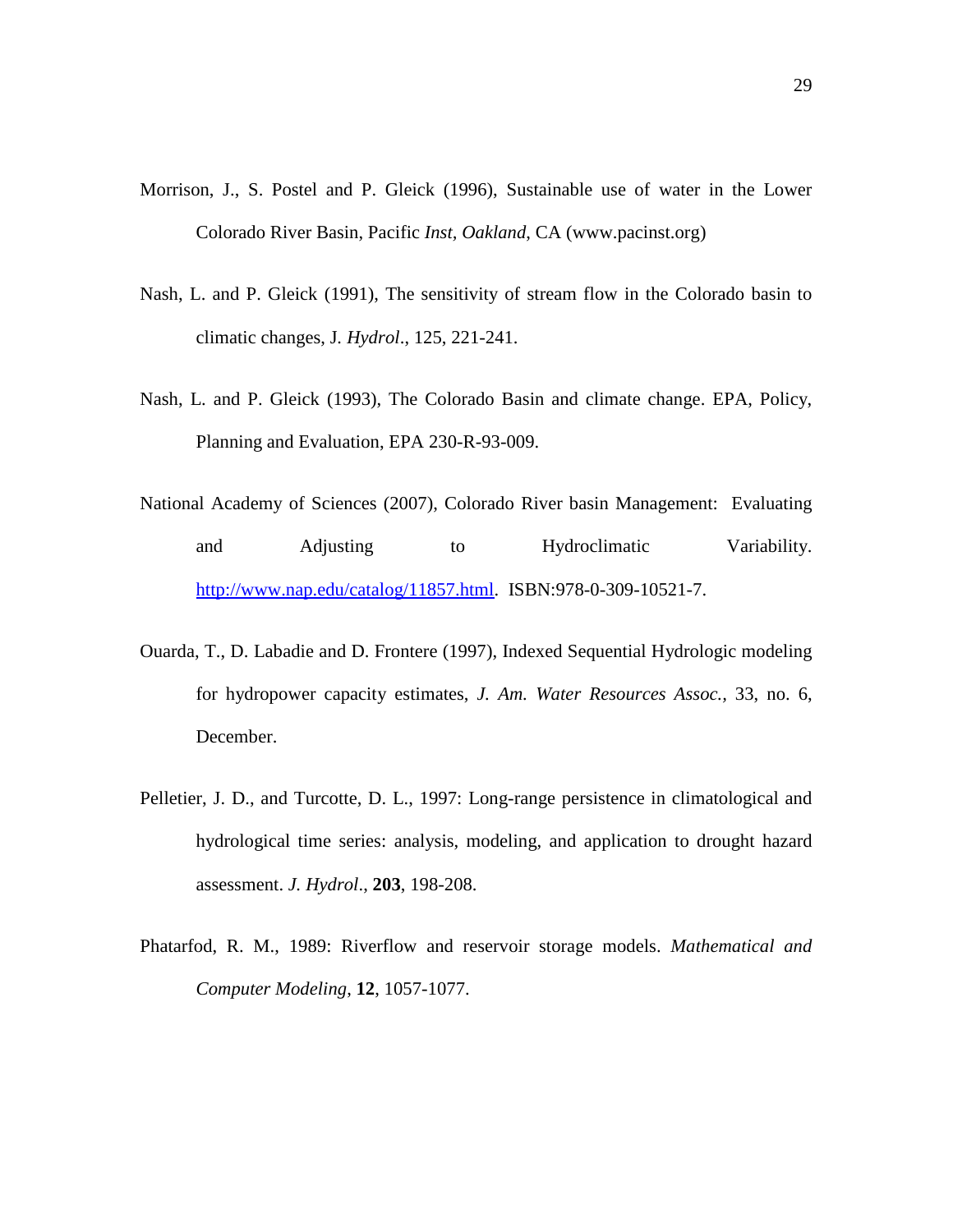- Revelle, R. and P. Waggoner (1983), Effects of carbon dioxide-induced climatic change on water supplies in the western United States in 'Changing Climate', National Academy Press, Washington, DC.
- Seager, R. and others (2007), Model projections of an imminent transition to a more arid climate in southwestern North America. *Science*., 316,1181-1184.
- Troch, P., M. Durcik, S. Seneviratne, M. Hirschi, A. Teuling, R. Hurkmans, and S. Hasan (2007), New data sets to estimate terrestrial water storage change. *EOS, T. Am. Geophys. Un*., 88, No. 45, 469-470.
- U.S. Bureau of Reclamation (2007), Final Environmental Impact Statement, Colorado River interim guidelines for lower basin shortages and coordinated operations for Lake Powell and Lake Mead. Available at: http://www.usbr.gov/lc/region/programs/strategies/FEIS/index.html (accessed 14 Nov, 2007).
- Wang, W., P. H. A. J. M. Van Gelder, J. K. Vrijling, and X. Chen, 2007: Detecting longmemory: Monte Carlo simulations and applications to daily streamflow processes. *Hydrology and Earth System Sciences*, **11,** 851-862.
- Weisheit, J. and M. Harrington (2007), Letter to Regional Director, Lower Colorado Region re-DEIS., available thro. Living Rivers, Moab, Utah (info@livingrivers.org)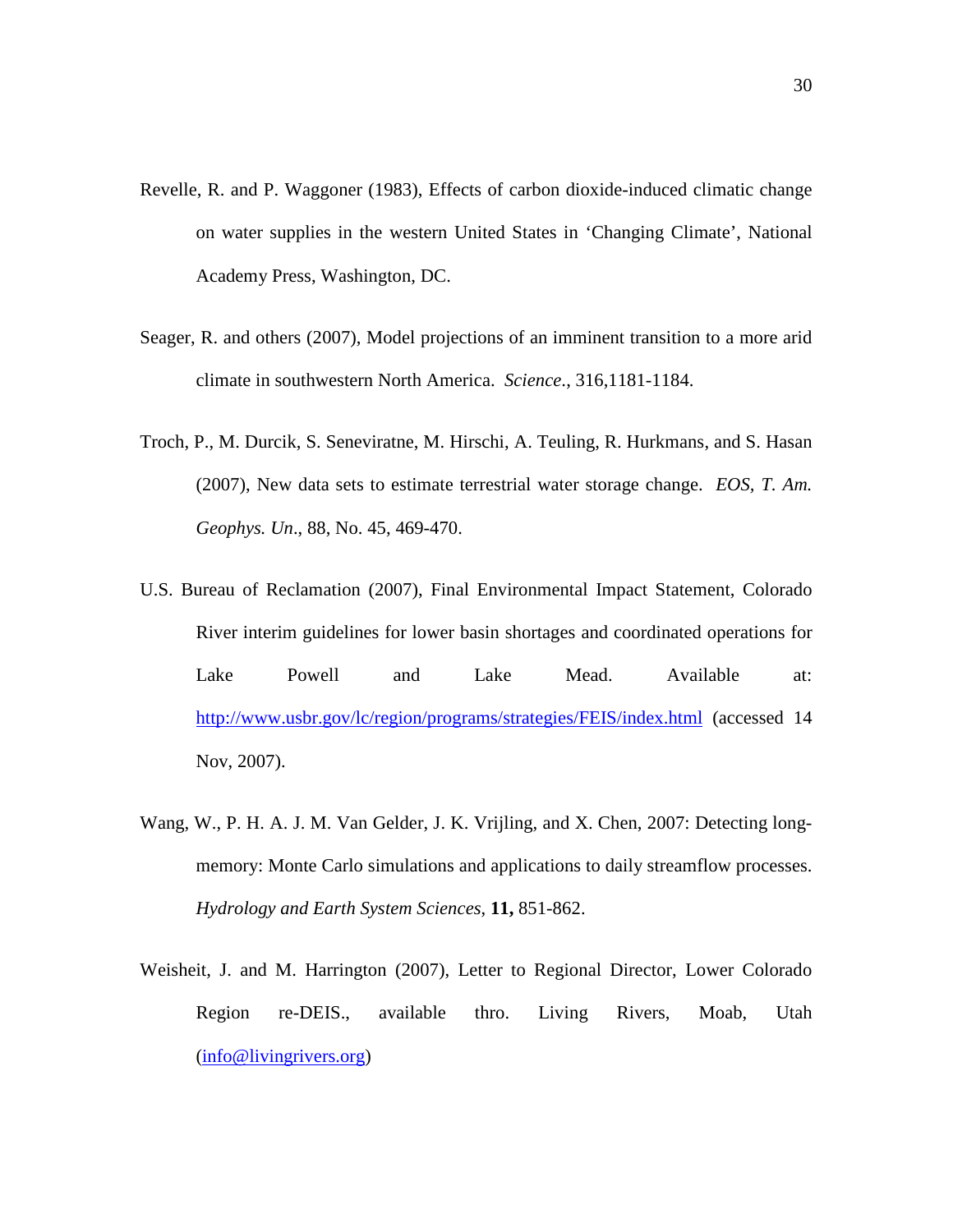| Probabilistic<br>estimates? | Evaporation<br>and<br>infiltration<br>included? | Given<br>in<br>terms of net<br>inflow? | Climate<br>change<br>included? | Management<br>strategies<br>considered? | Deplete to<br>power<br>pool<br><b>or</b><br>dead pool | Results<br>shown in:     | 10%<br>chance to<br>deplete by<br>vear: | 50%<br>chance<br>to<br>deplete by<br>year: |
|-----------------------------|-------------------------------------------------|----------------------------------------|--------------------------------|-----------------------------------------|-------------------------------------------------------|--------------------------|-----------------------------------------|--------------------------------------------|
| N <sub>o</sub>              | N <sub>0</sub>                                  | N <sub>0</sub>                         | Yes                            | N <sub>0</sub>                          | Dead                                                  | Section<br>$3.1$ (start) | N/A                                     | 2036                                       |
| N <sub>o</sub>              | N <sub>0</sub>                                  | N <sub>o</sub>                         | Yes                            | N <sub>0</sub>                          | Power                                                 | Section<br>$3.1$ (end)   | N/A                                     | 2021                                       |
| Yes                         | Yes                                             | N <sub>o</sub>                         | Yes                            | No                                      | Dead                                                  | Fig. $5$                 | 2014                                    | 2028                                       |
| Yes                         | Yes                                             | No                                     | Yes                            | No                                      | Power                                                 | Fig. $6$                 | 2010                                    | 2017                                       |
| Yes                         | Yes                                             | Yes                                    | N <sub>0</sub>                 | N <sub>o</sub>                          | Dead                                                  | Fig. 7                   | 2014(1)                                 | 2027(1)                                    |
| Yes                         | Yes                                             | Yes                                    | Yes                            | No                                      | Dead                                                  | Fig. 8                   | 2013(1)                                 | 2021(1)                                    |
| Yes                         | Yes                                             | No                                     | Yes                            | Yes                                     | Dead                                                  | Fig. 9                   | 2025(2)                                 | 2048(2)                                    |

Table 1. Summary of factors included in the various calculations. For simulations that include climate change, the quoted years are for a 20% reduction in runoff over the next 50 years. Notes: (1) For a net inflow of -1.0 maf/yr. (2): For a cut in requested water deliveries by 25%.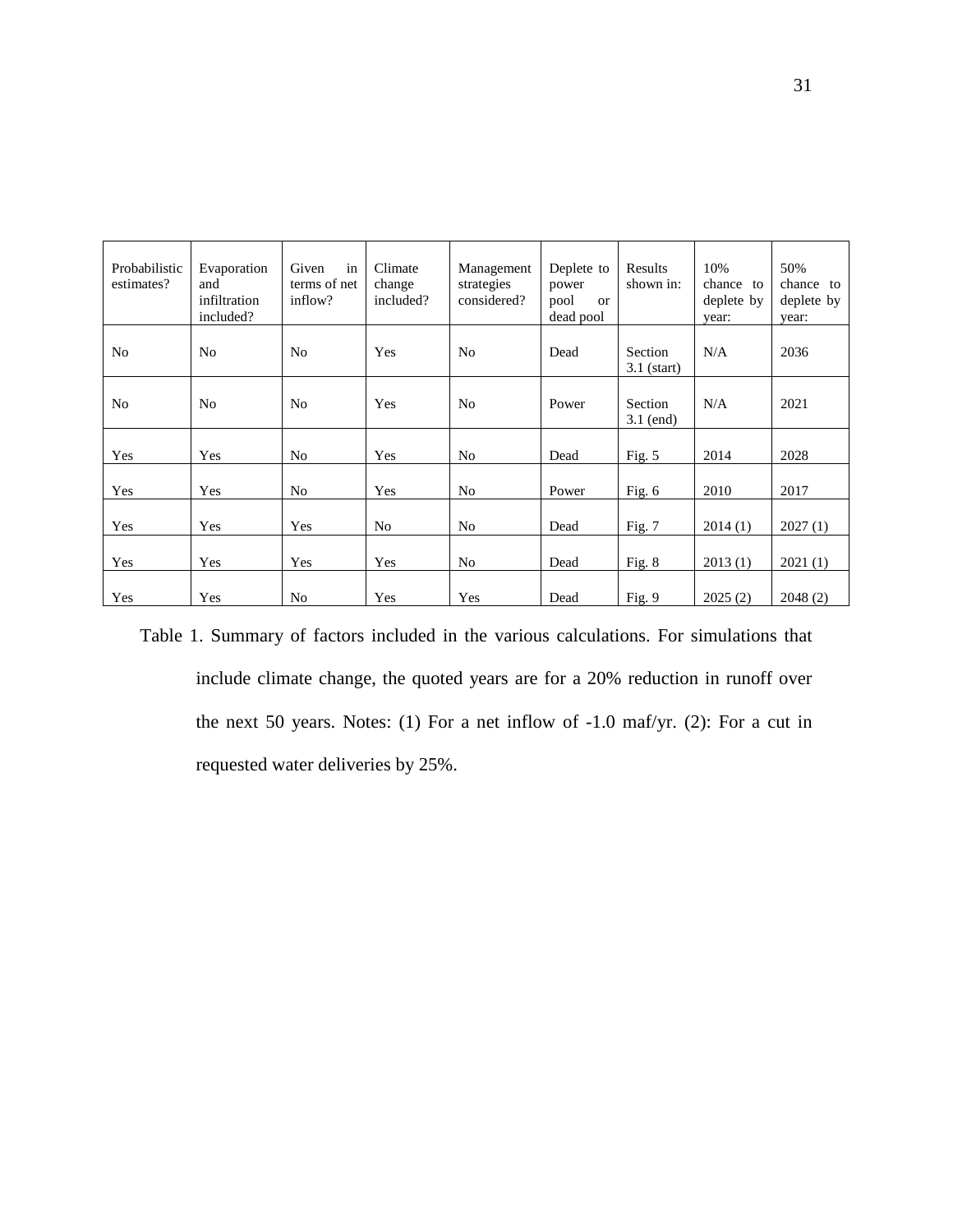

Figure 1. Overview of the region of interest, which is historically separated into the "upper basin" (crosshatch) and "lower basin" (grey). Colorado River flow from the upper to lower basin is measured at Lees Ferry.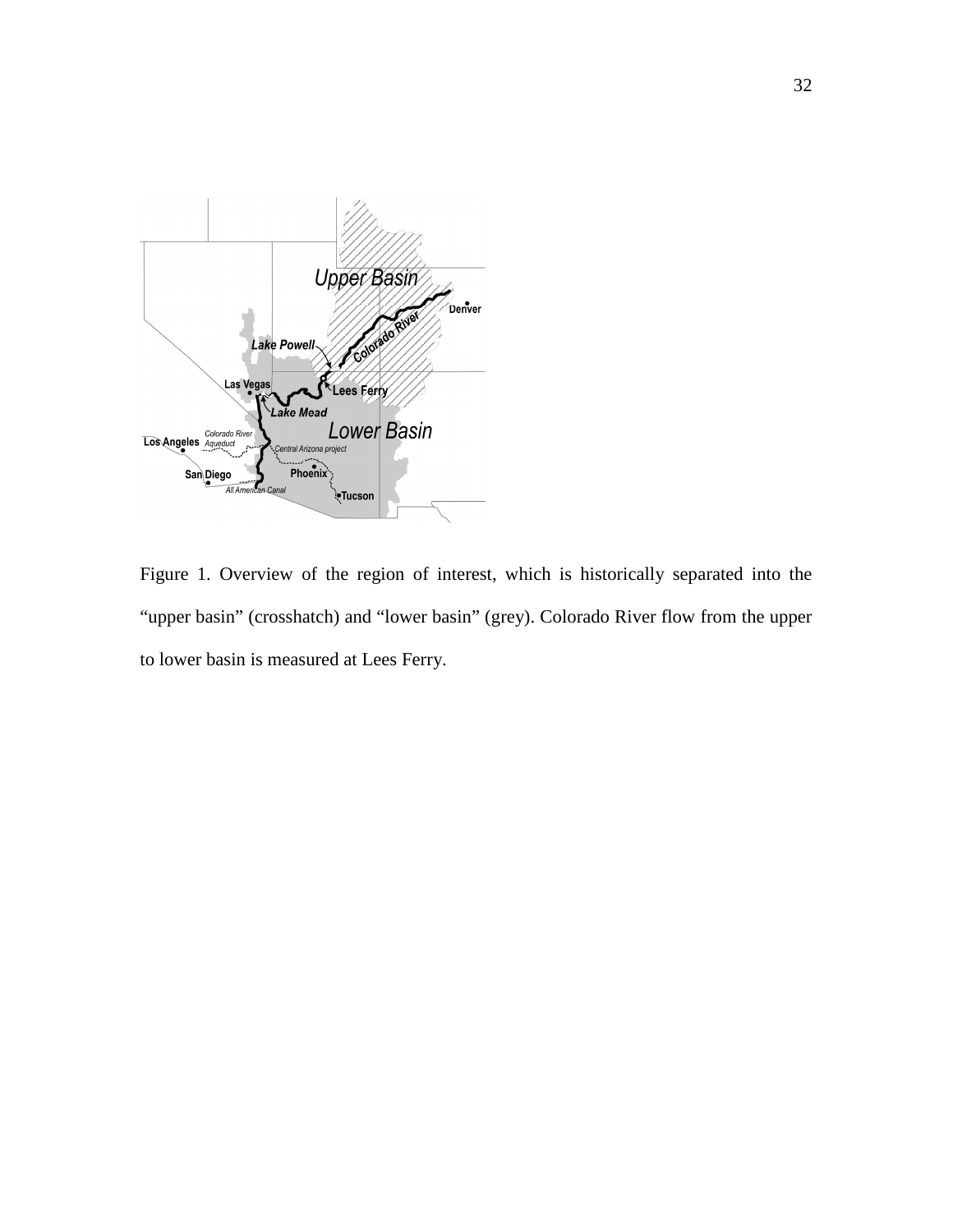

Figure 2. Total reservoir storage in Lakes Mead and Powell (million acre feet) as a function of lake surface elevation above mean sea level (ft). (We retain the units commonly used in the operation of these reservoirs; data are from *CROSS* [2007].) Arrows indicate the maximum storage possible in each Lake, the amount present on 13 June 2007, the minimum needed to enable hydroelectric power generation, and the minimum below which no more water can be extracted from the reservoir by gravity ("dead pool"). "Live storage" is all current storage above the dead pool elevation.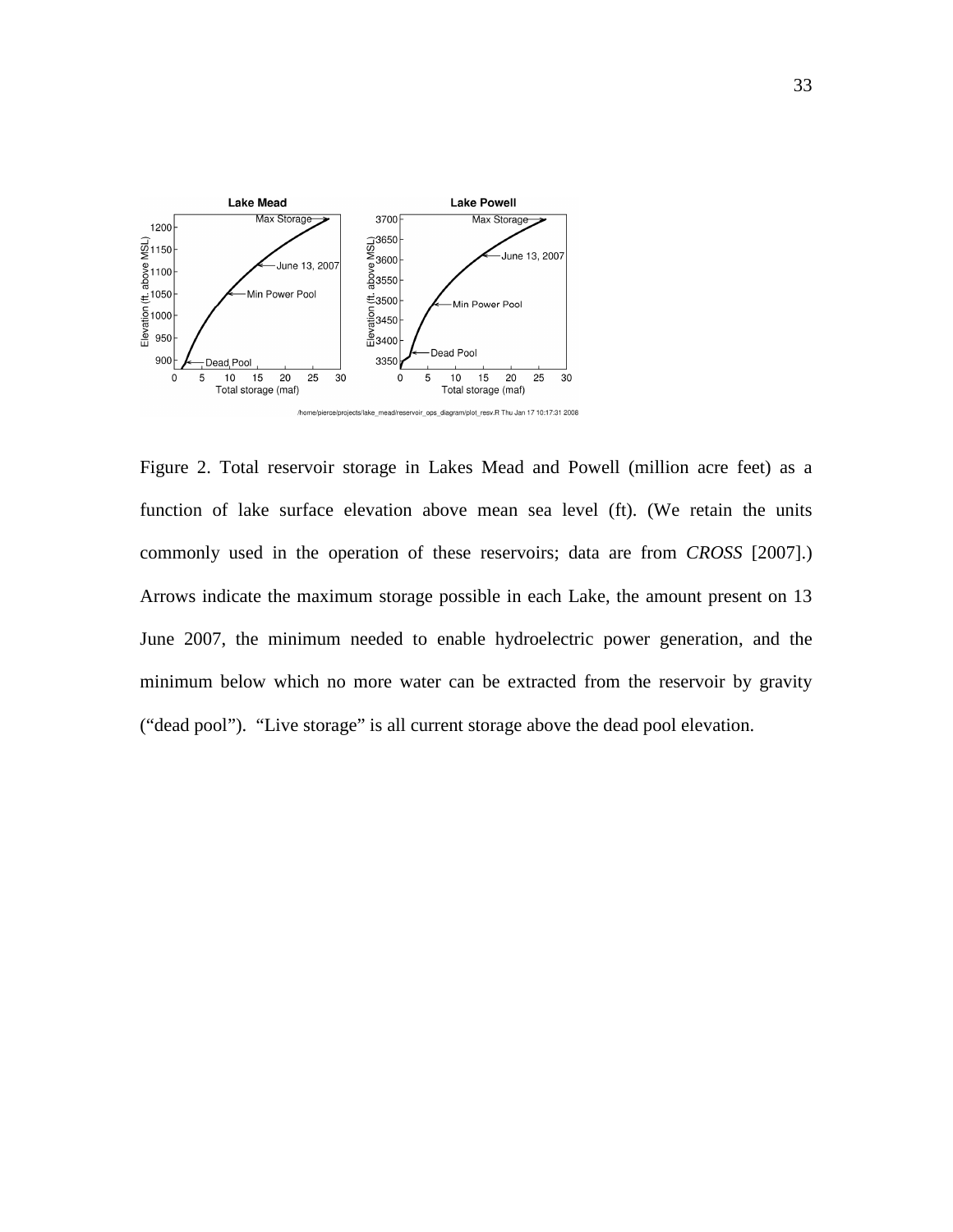

/home/pierce/projects/lake\_mead/obs\_data/plot\_hist\_future\_use\_v3.R Fri Nov 16 13:19:17 2007

Figure 3. Historical water use (solid line) and scheduled future depletions (dashed line, 2008-2060) of the Colorado River system. Superposed lines for the upper and lower basins show the best-fit least-squares linear trend over the period 1960-2004. Note the abrupt change in water availability for the Lower basin states.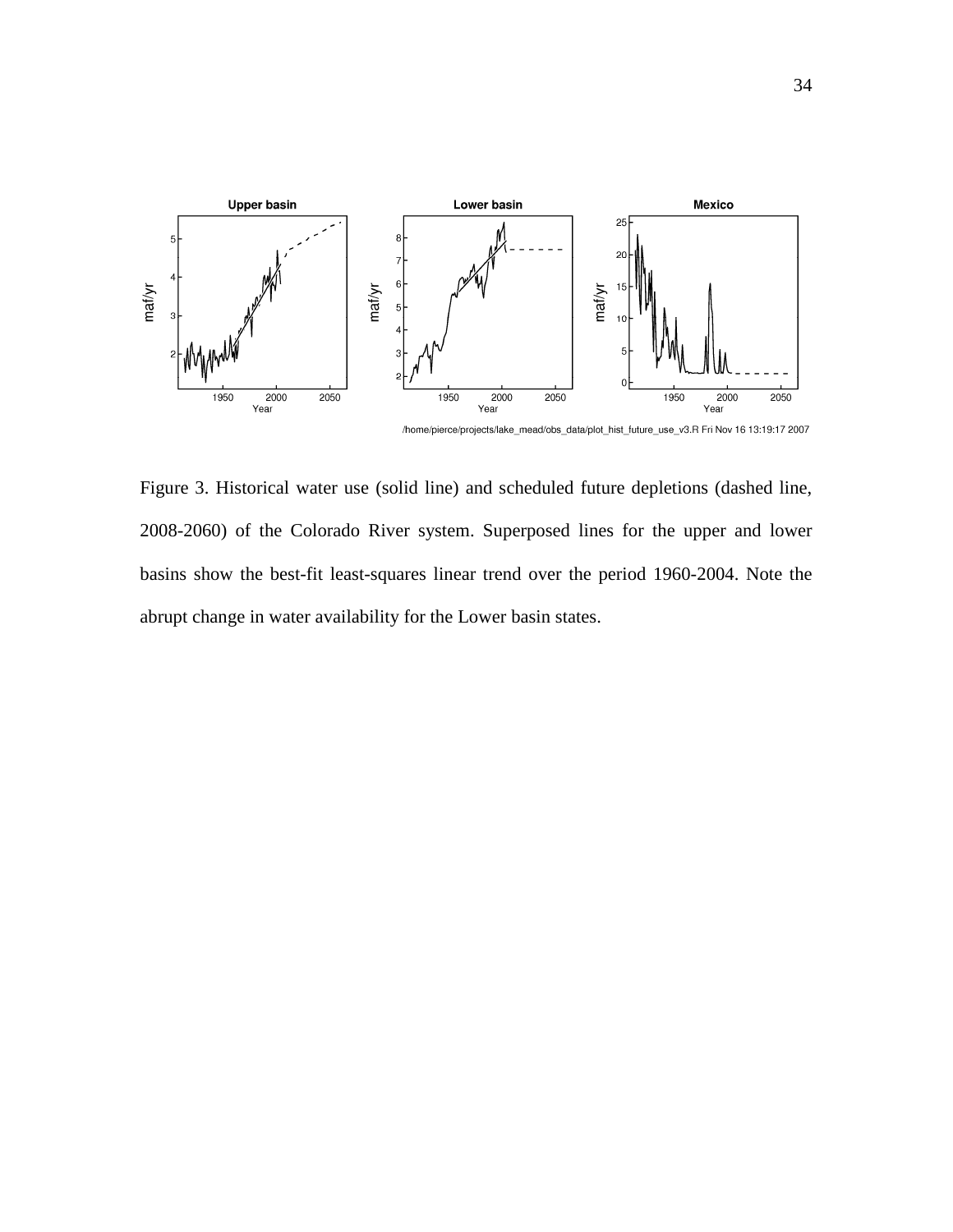

ke\_mead/mead\_severe\_drought\_harding\_2007-11-06a.R Thu Nov 8 09:09:58 2007

Figure 4. Reconstruction of combined Lake Powell/Mead storage (maf) during the "sustained severe drought" episode of the late 1500s from *Harding et al*. [1995] (crosses) and this study.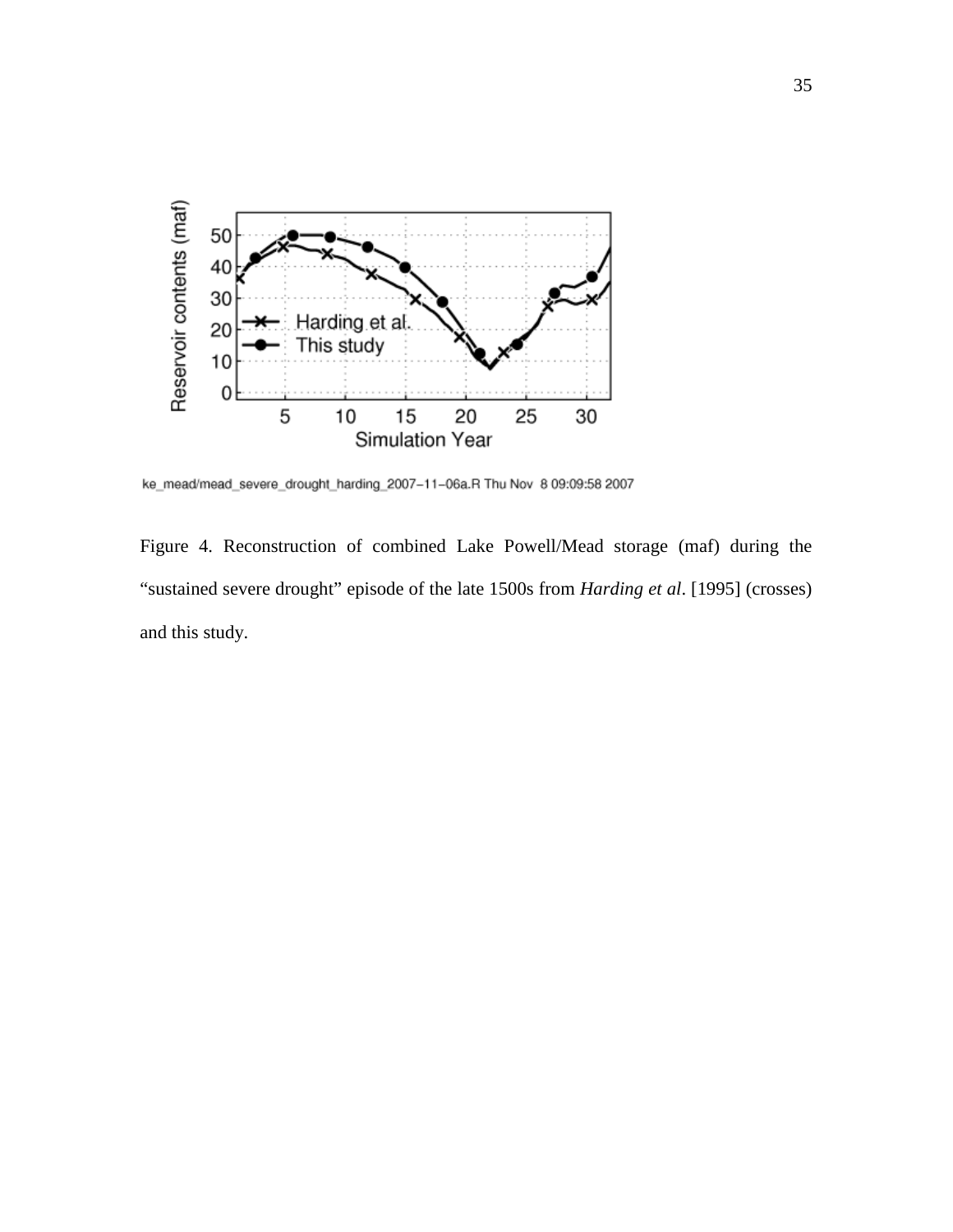

/home/pierce/projects/lake\_mead/plot\_mead\_both\_2008-01-18\_fig3.R Fri Jan 18 12:24:34 2008

Figure 5. Cumulative distribution function (CDF) showing the probability of Lake Mead/Powell reservoir levels falling to dead pool elevation by the indicated year. Left: the solid curve is for the case where only natural variability is affecting river flow; the curves with crosses and circles are for cases where climate change produces a decrease in runoff of 10 and 20%, respectively. Right: CDFs obtained with four different methods of simulating natural runoff variability for the case with a 20% reduction in runoff. ISM: index sequential method. AR-1: first-order autoregressive process. fGn: fractional Gaussian noise. FRRP: Fourier Reconstruction and Randomized Phase. See Appendix A for details.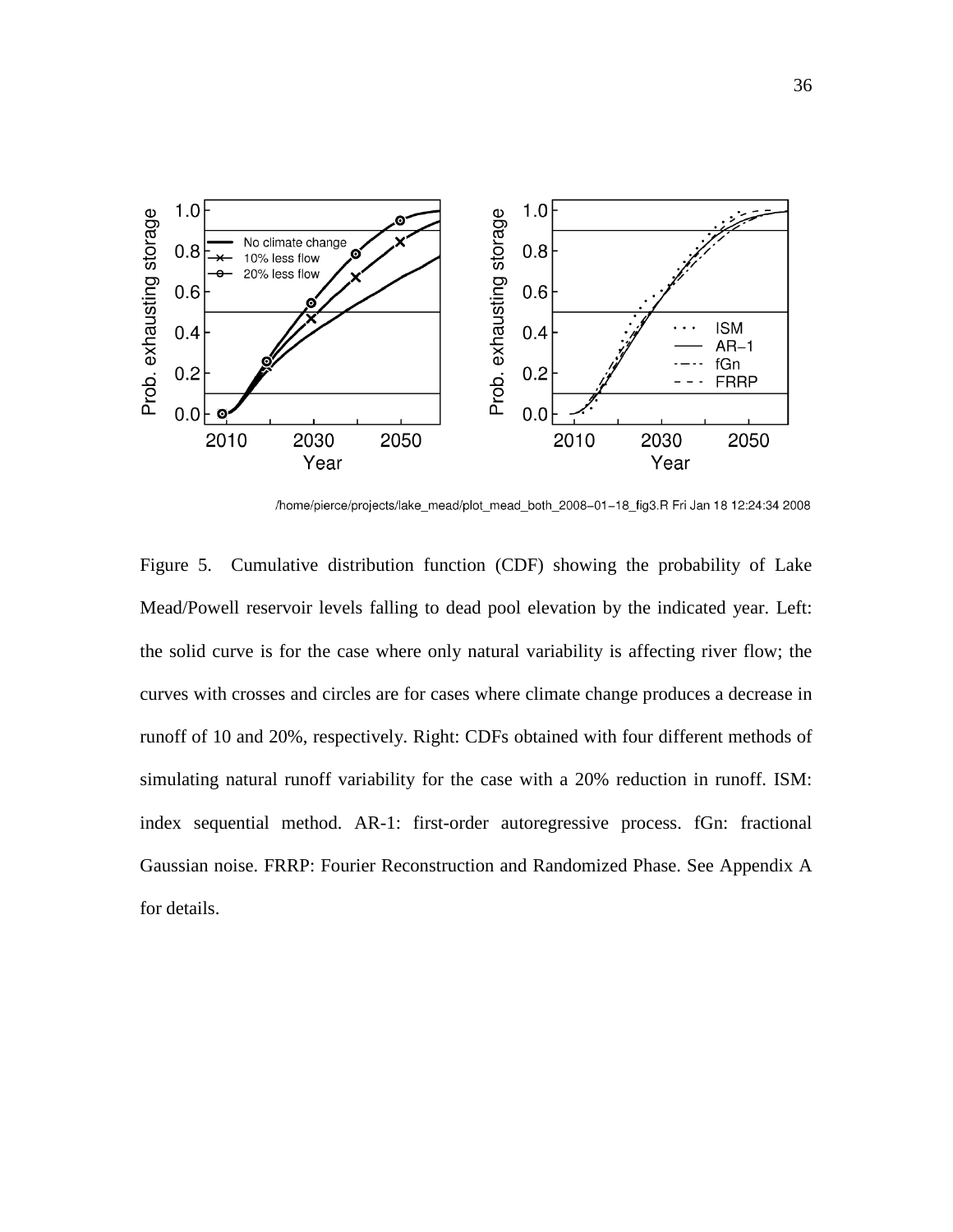

plot\_mead\_both\_2008-01-18\_fig6.R Fri Jan 18 13:34:19 2008

Figure 6. As Fig. 5 (left), but for reservoir storage dropping below the minimum necessary for hydropower generation.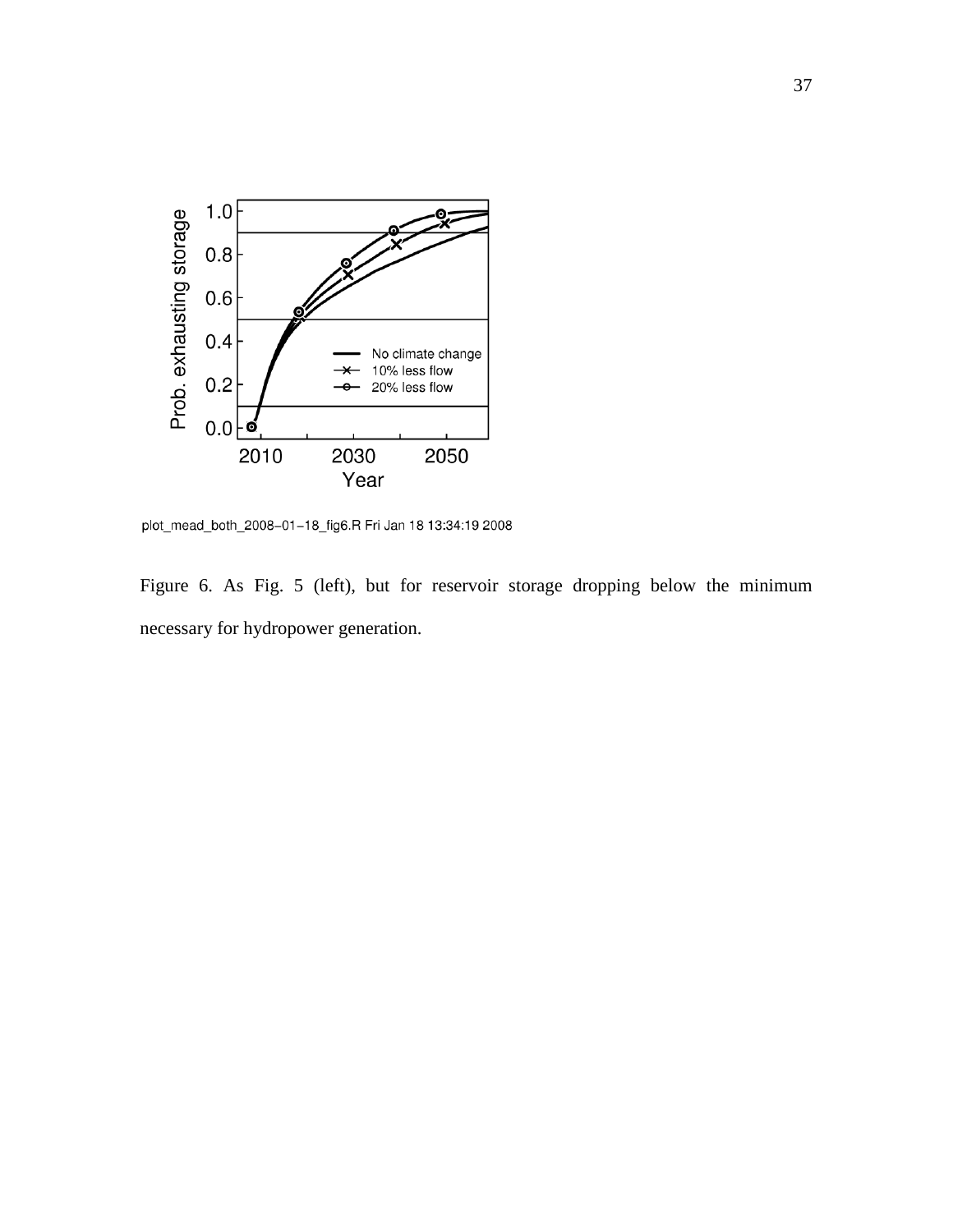

/home/pierce/projects/lake\_mead/plot\_mead\_2008-01-18\_net\_inflow.R Fri Jan 18 12:53:54 2008

Figure 7. Left: CDF's of Lake Mead/Powell running dry as a function of net inflow into the system, as indicated on the curves (in maf/yr). Climate change is not explicitly included. Middle: probability of the system going dry (solid line) or filling up (dashed line) by 2027, for the given net inflow (maf/yr). Climate change is not explicitly included. Right: probability of the system going dry or filling up within 20 years of the indicated start year, given historical and future depletions and a 20% reduction in runoff due to climate change.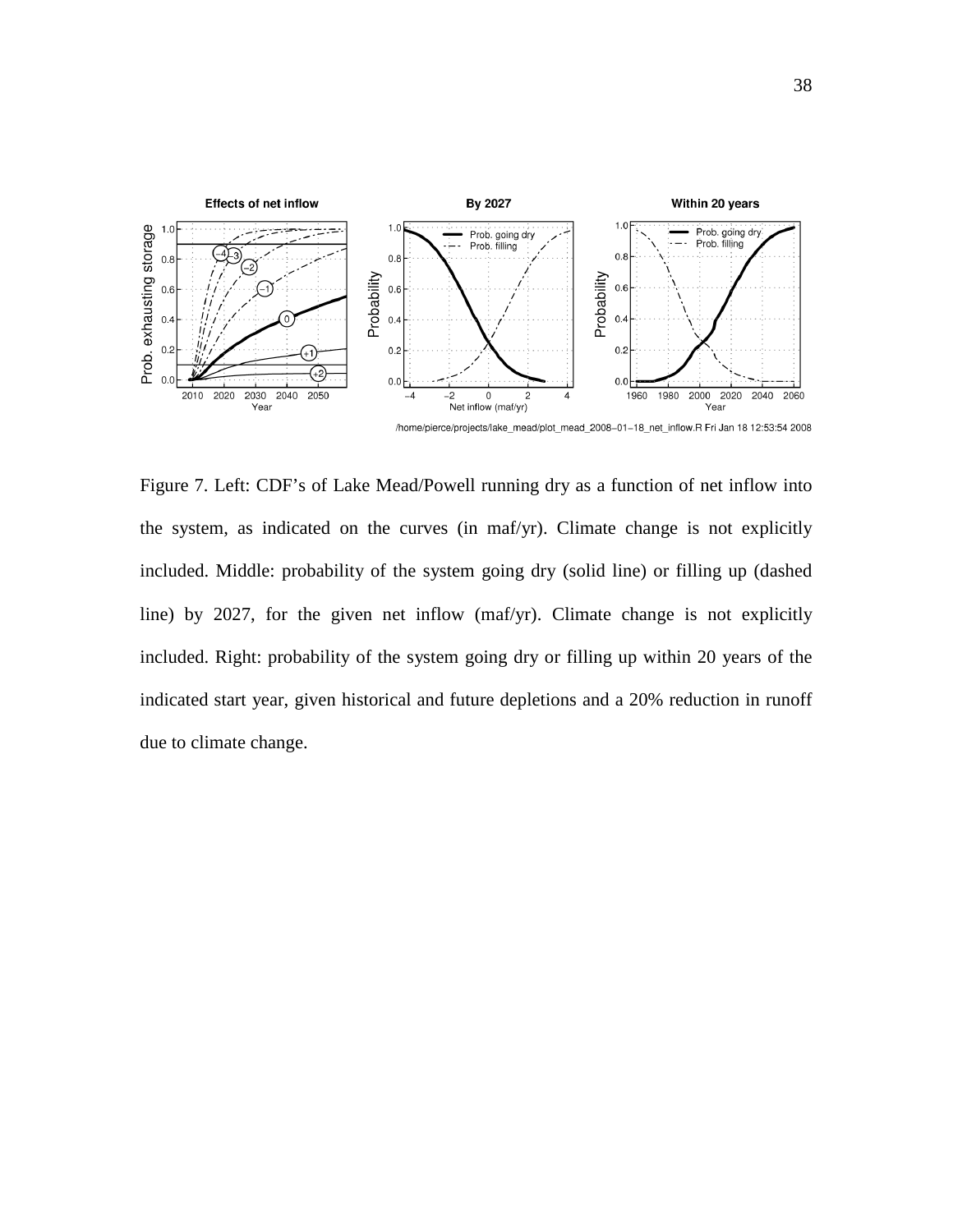#### Effects of flow reduction over next 50 yrs



/home/pierce/projects/lake\_mead/plot\_mead\_2008-01-18\_fig8.R Fri Jan 18 13:09:37 2008

Figure 8. Effect of climate change on chances of Lake Mead/Powell running dry, for a net inflow of +1 (left), 0 (middle), and -1 maf/yr (right).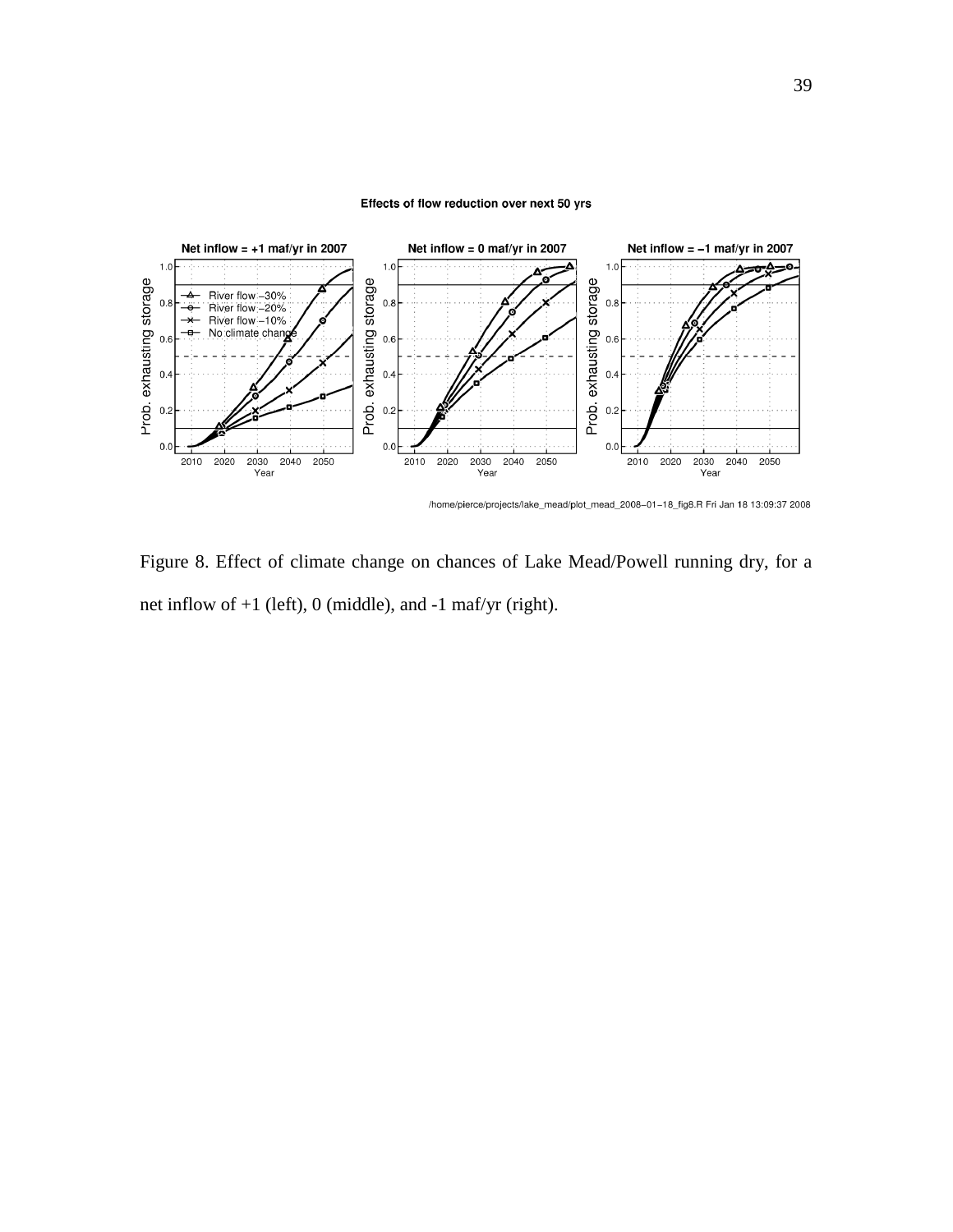

/home/pierce/projects/lake\_mead/plot\_mead\_both\_2008-01-18\_fig9.R Fri Jan 18 13:10:49 2008

Figure 9. Effects of management strategies on likelihood of the Powell/Mead system dropping to deal pool elevations. Solid curve: when all requested water deliveries are supplied. Curves with crosses and circles: when deliveries are cut 10 and 25%, respectively, when total storage drops below 15 maf. Left panel: for current conditions. Middle and right panel: when runoff in the Colorado River system drops 10% and 20%, respectively, due to climate change.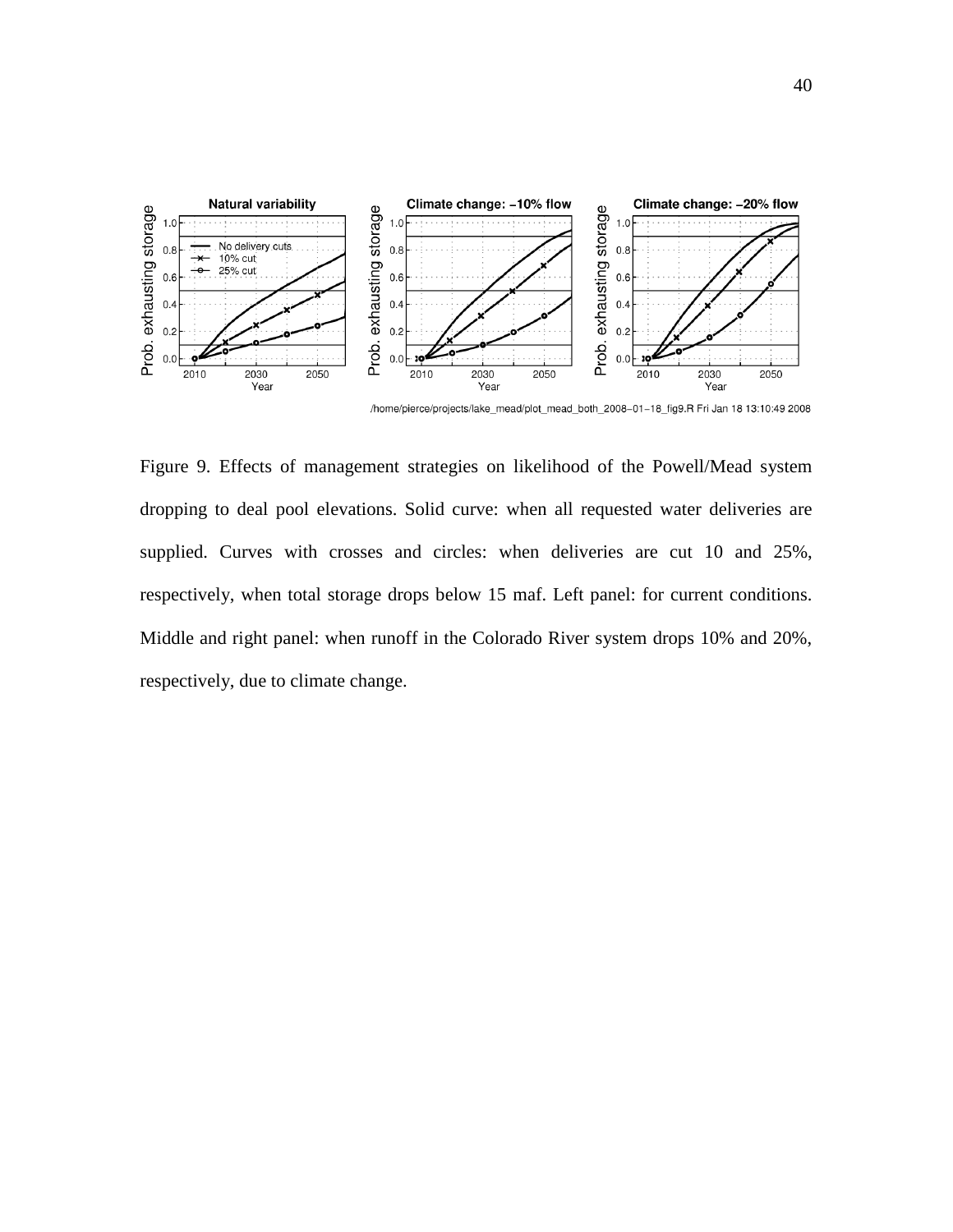

/home/pierce/projects/lake\_mead/fractional\_gaussian\_noise/std\_dev\_vs\_timescale\_v2.R Sun Nov 25 14:47:46 2007

Figure A1. Left: Log of the standard deviation of Colorado River flow (1906-2005) aggregated into  $k$ -year blocks, as a function of  $log(k)$ ; the slope of this relationship should equal the Hurst coefficient *H*. The dotted line has slope 0.7, for reference. Right: spectrum of independent 100-yr chunks of the paleo reconstructed Colorado River flow from *Meko et al*., 2007 (thin black lines) compared to spectrum of the synthetically constructed flow using the Fourier method (thick black line, with grey area showing the 95% confidence interval).